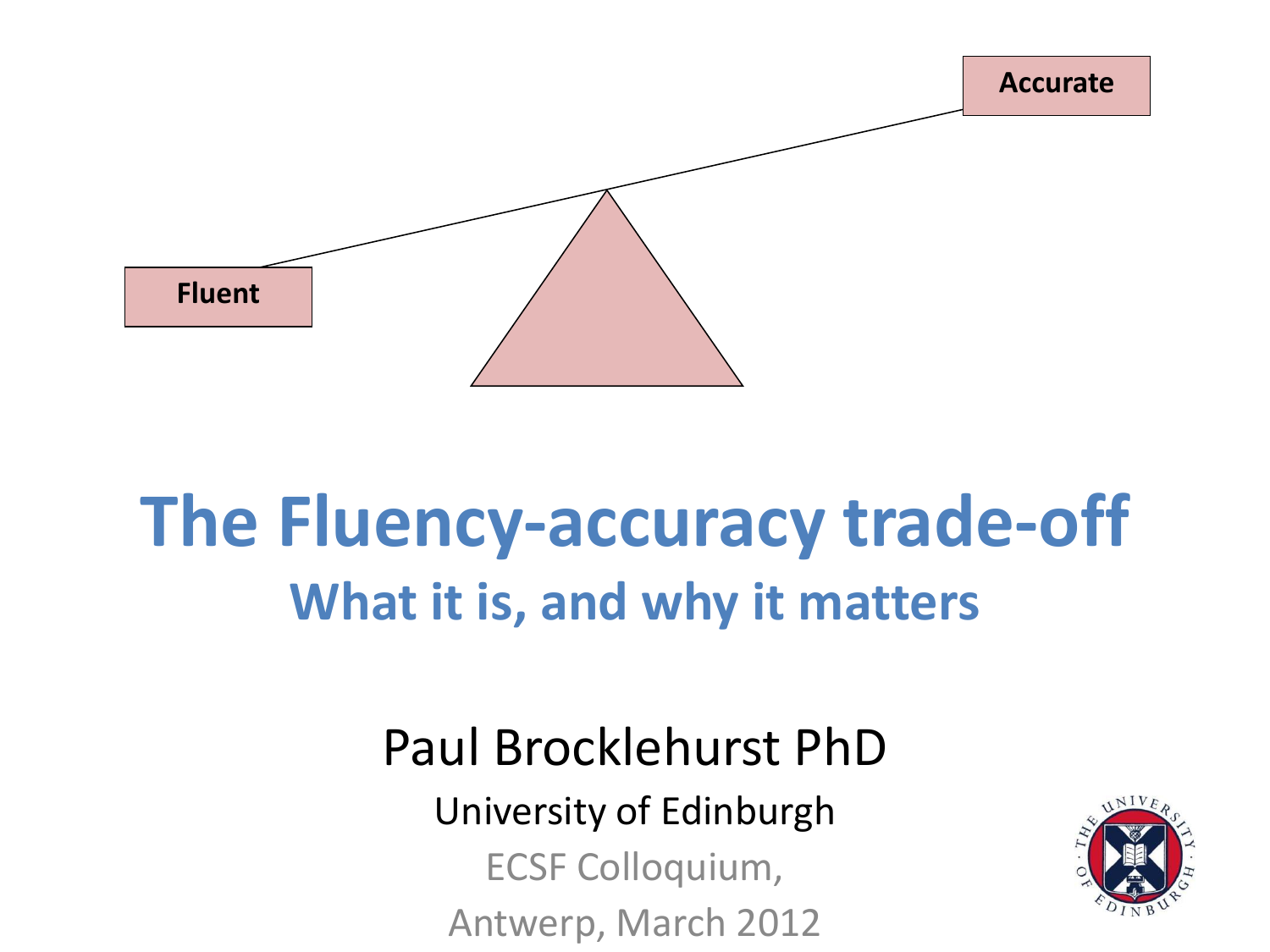# Outline of the talk

- The relationship between fluency and speech accuracy
- 2 accuracy-enhancing mechanisms:
	- error repair and error avoidance
- The Vicious Circle Hypothesis
- The Variable Release Threshold Hypothesis
- Evidence supporting these hypotheses
- Clinical implications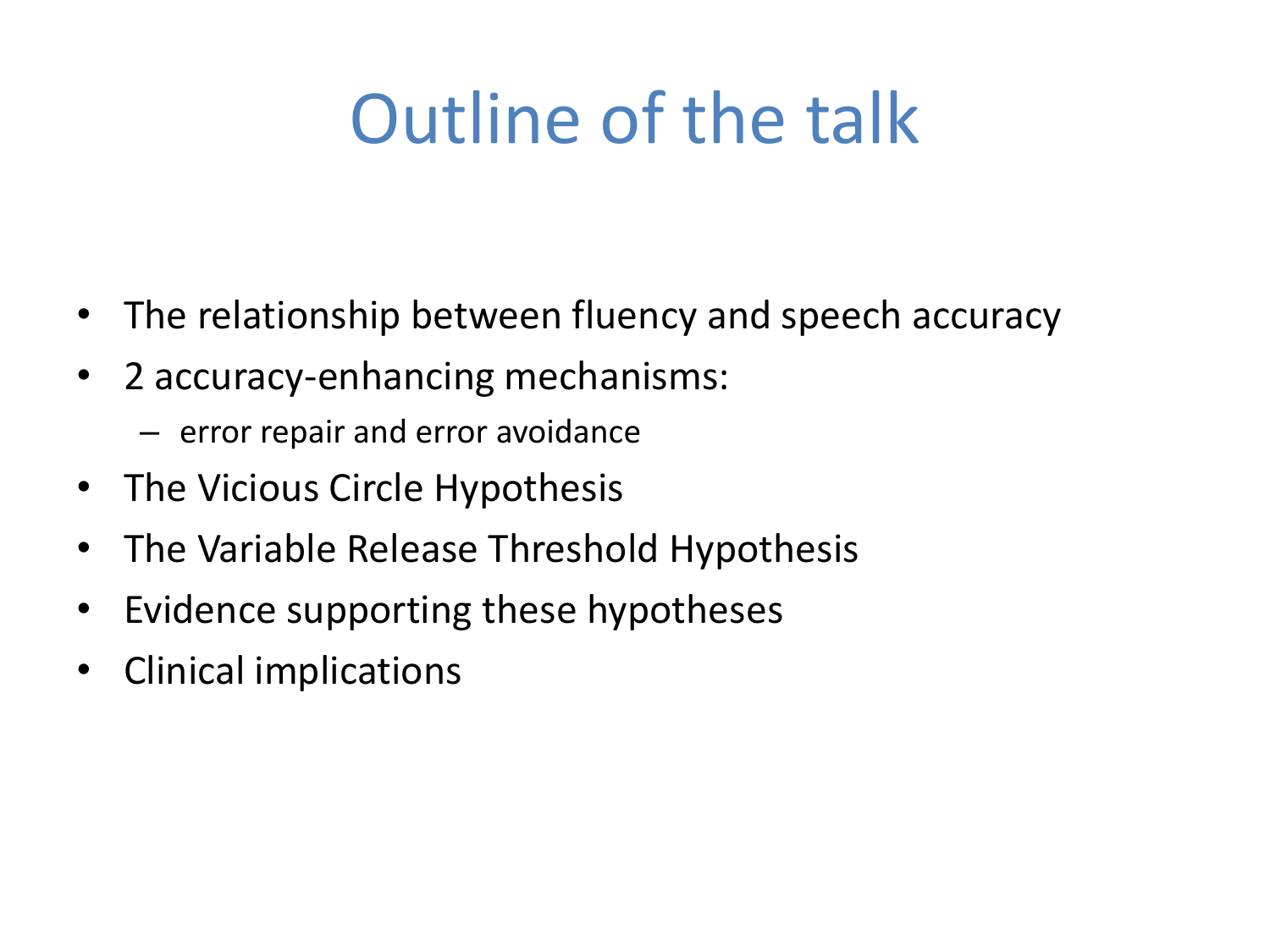## Successful communication

For successful communication, our utterances must be clear and accurate enough to fulfil the function for which they are intended...

- Appropriate words
- syntax
- phonology
- prosody
- timing
- register
- pitch
- Loudness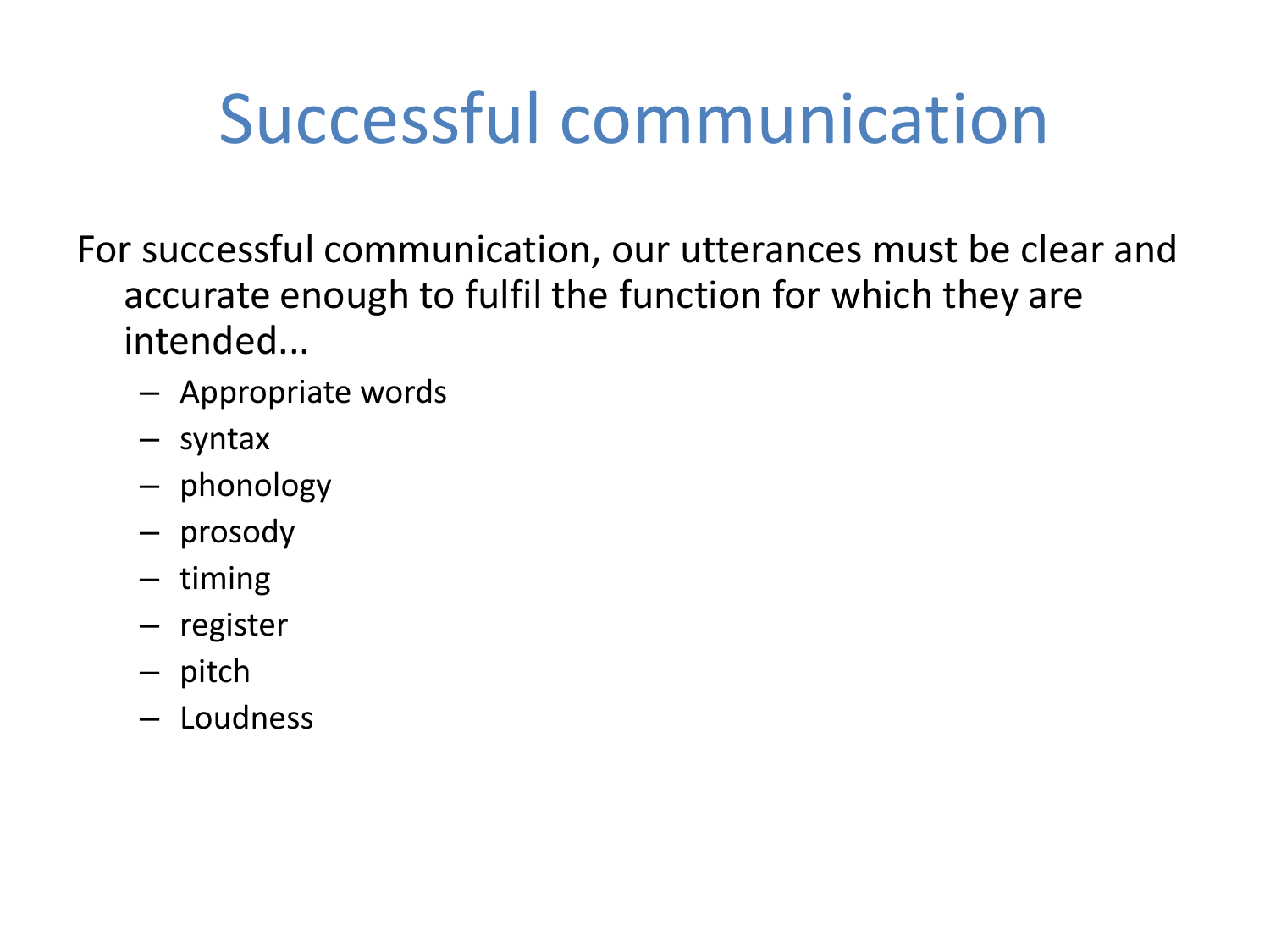# Successful communication

For successful communication, our utterances must be clear and accurate enough to fulfil the function for which they are intended...

- Appropriate Words
- syntax
- Phonology
- Prosody
- timing
- register
- pitch
- loudness

#### But clarity and accuracy may come at a cost

- Slow speech rate
- Loss of fluency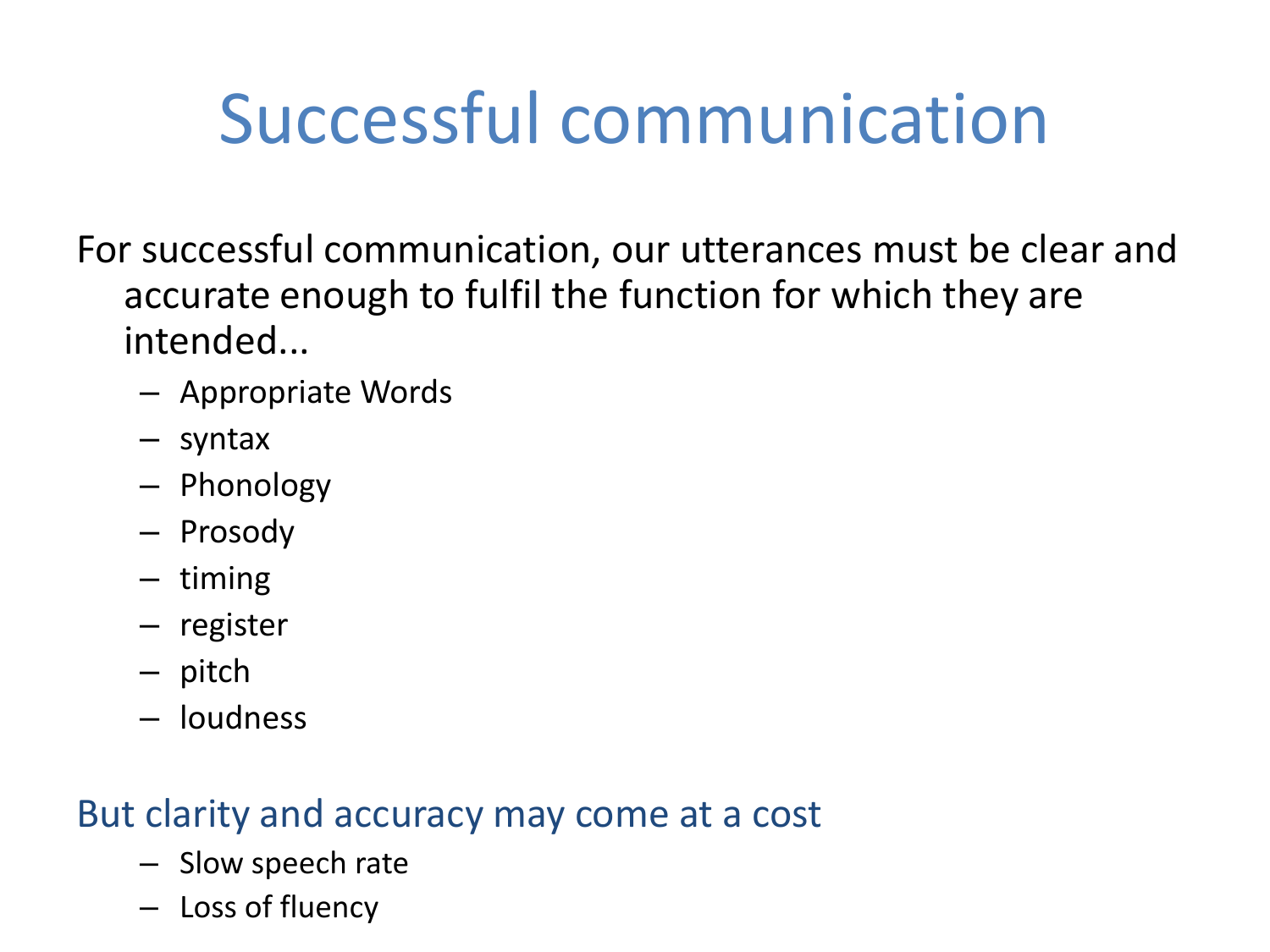## Getting the balance right

For optimal effectiveness, speech needs to be...

- Clear and accurate enough to be understandable
- Fast and fluent enough to fit the window of opportunity

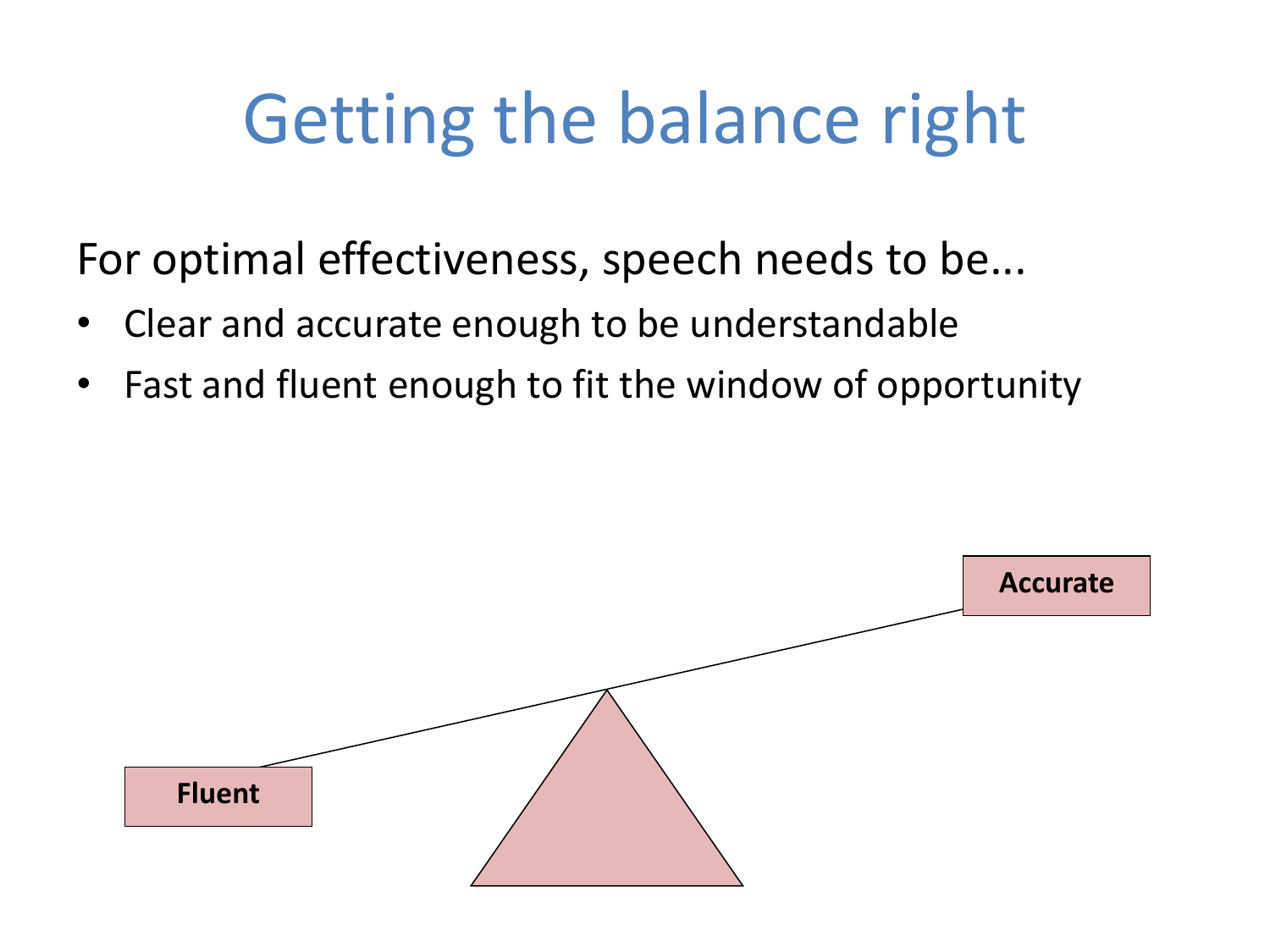## Two ways of increasing accuracy

- Error repair
- Error avoidance

– Both may result in disfluencies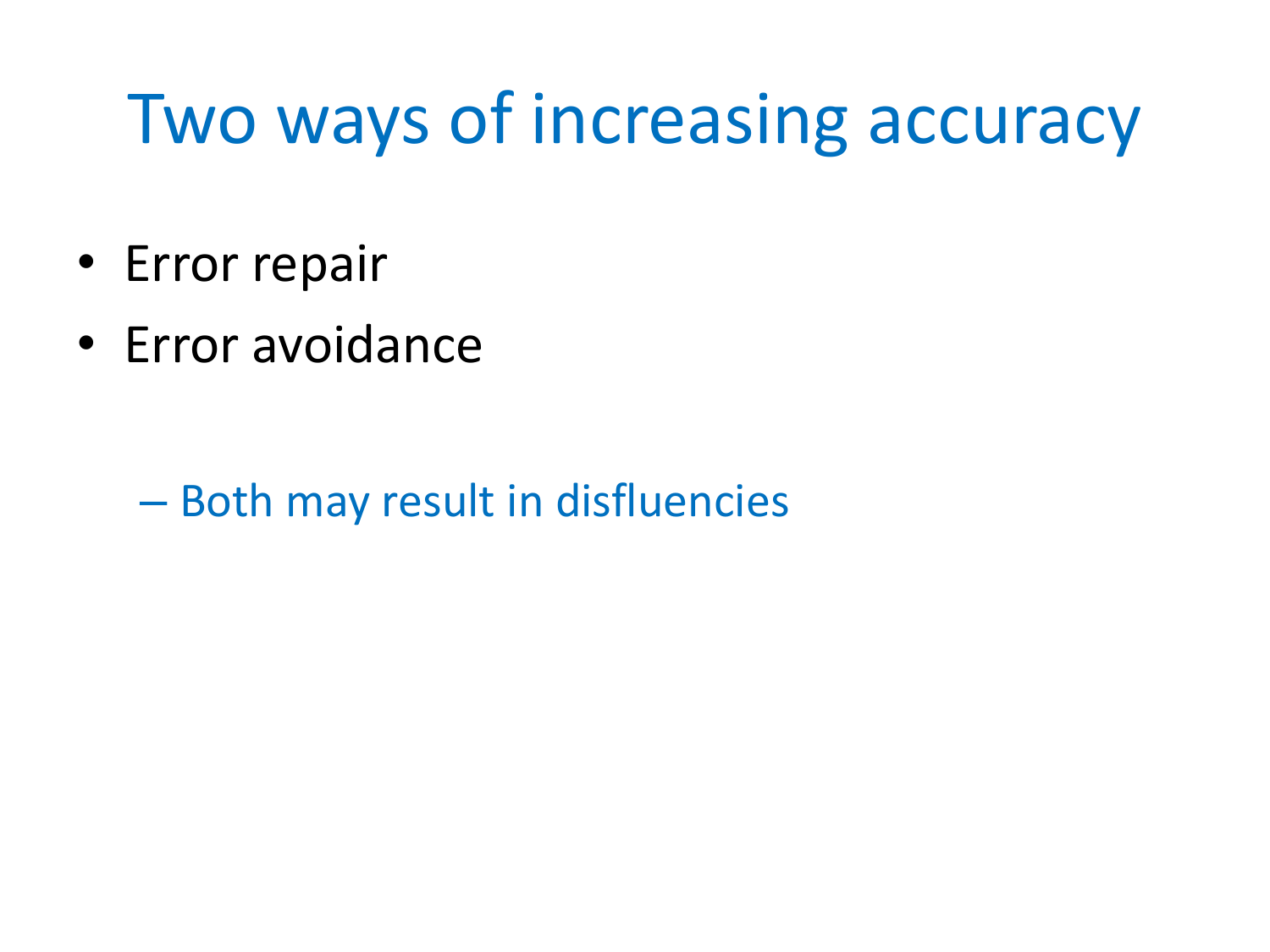#### Error-repairs

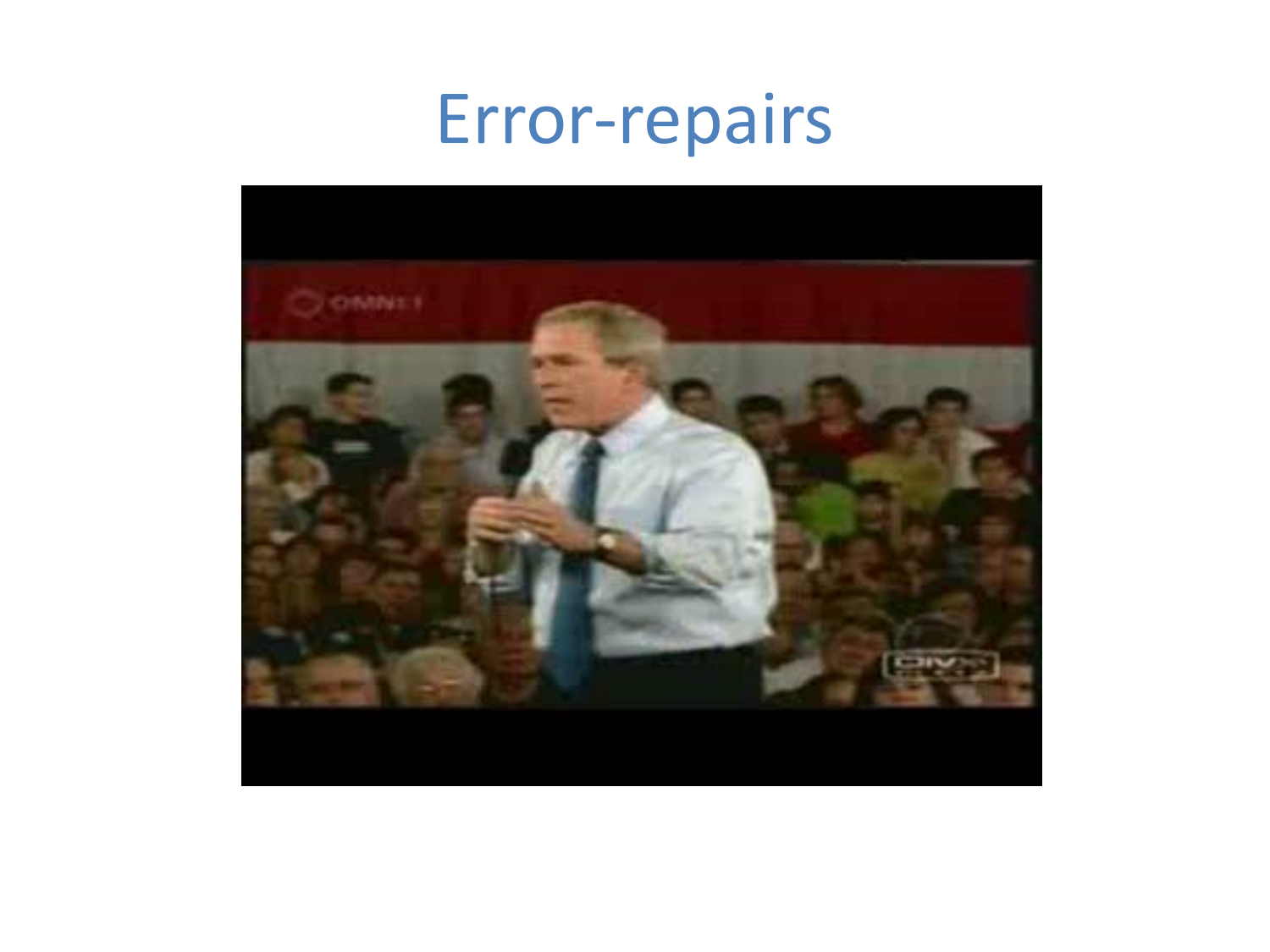#### Error-repairs



- Note that errors per se do not normally disrupt the flow of speech;
- however, error *repairs do.*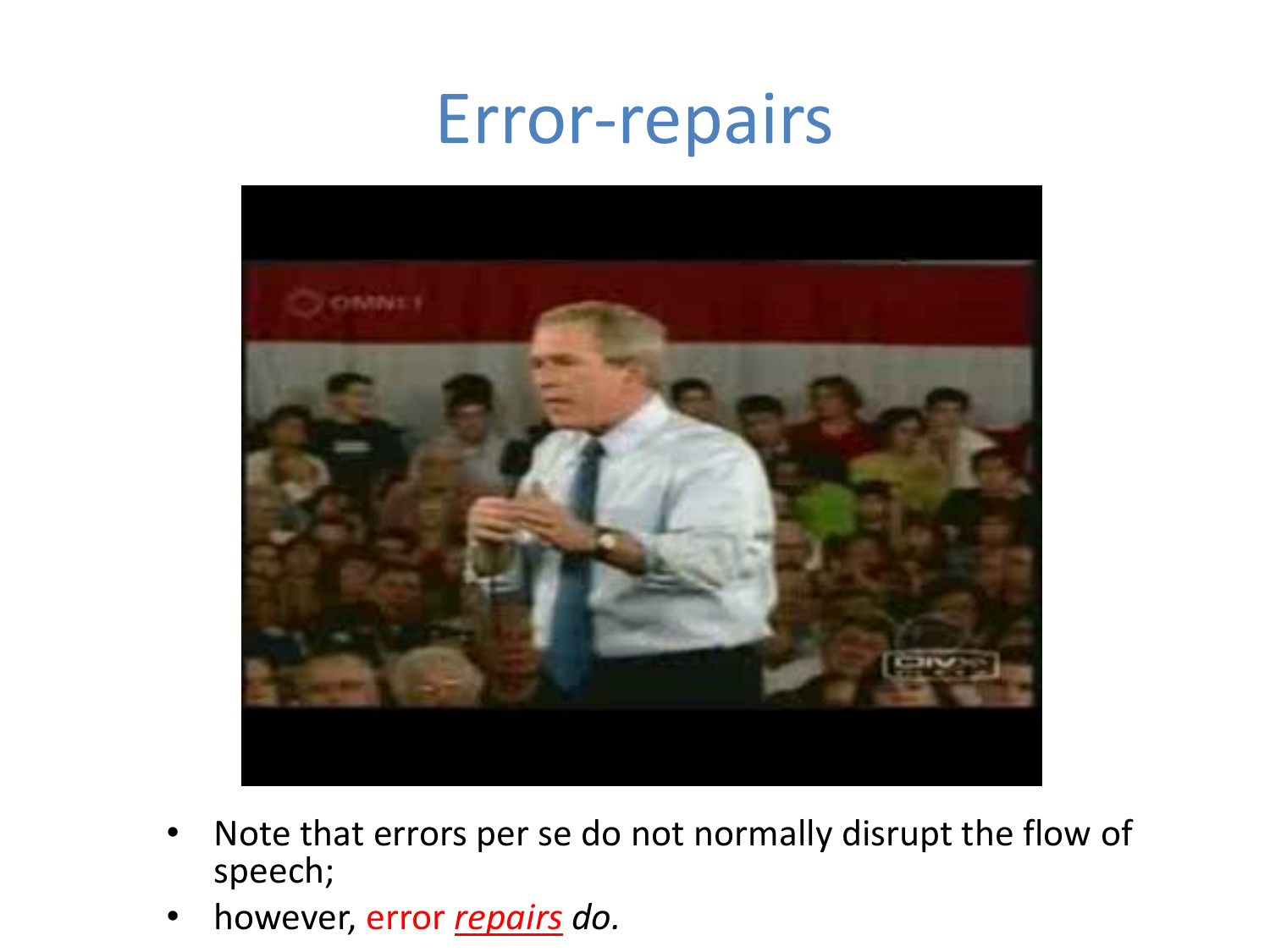# Error repair – the Leveltian perspective -the perceptual loop



Levelt's speech production model (Levelt et al.,1999)

#### Involves

- Monitoring (for errors)
- Cancellation
- Reformulation

#### May occur on different levels

- Speech planning
- Motor execution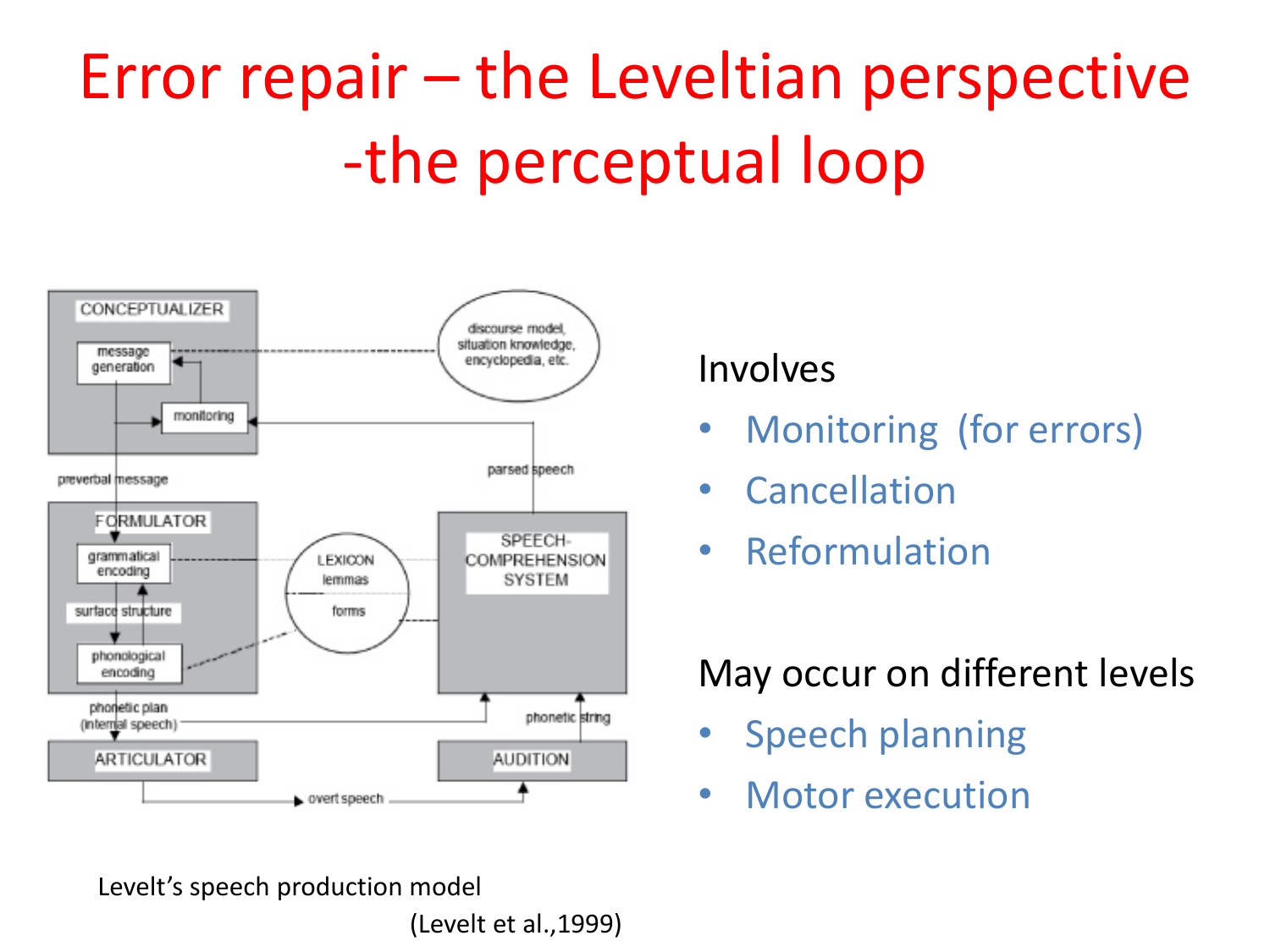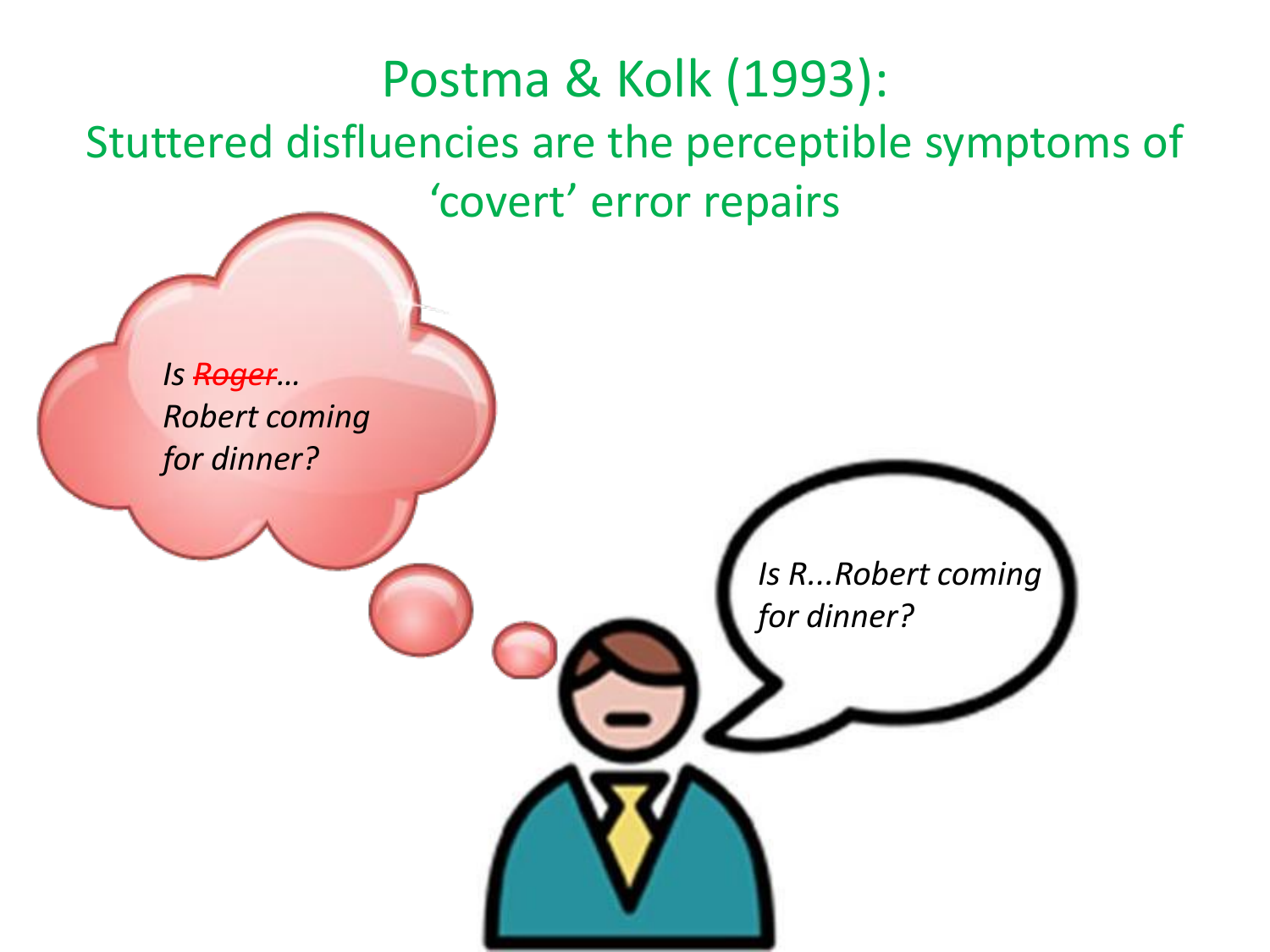# Postma & Kolk (1993):

- PWS make excessive numbers of covert error-repairs
	- The speaker monitors his inner speech for errors (or inaccuracies)
	- When he perceives one, he stops and tries again.
		- Cancellation and re-formulation of speech plans (Postma & Kolk, 1993)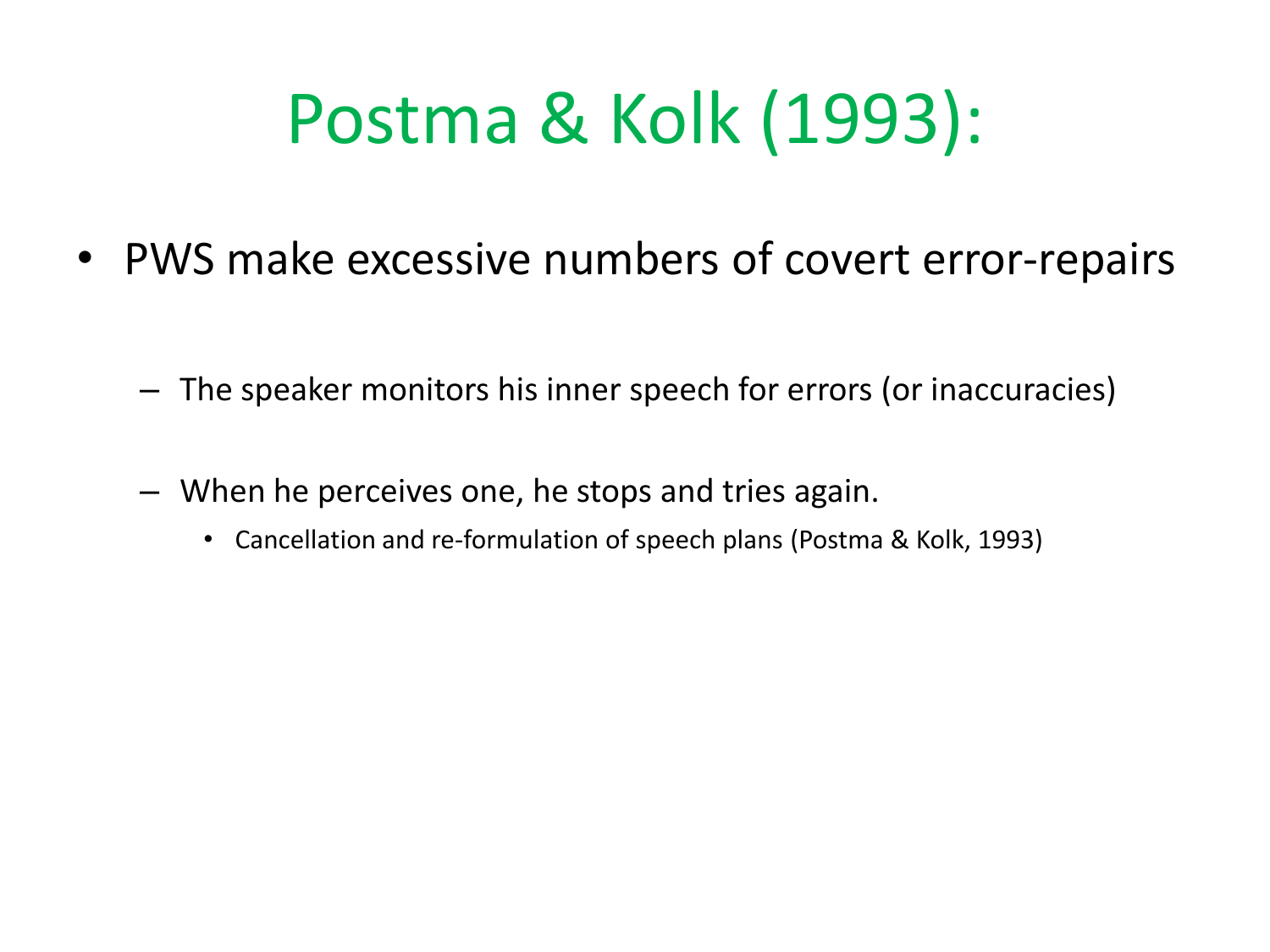# Postma & Kolk (1993):

- PWS make excessive numbers of covert error-repairs
	- The speaker monitors his inner speech for errors (or inaccuracies)
	- When he perceives one, he stops and tries again.
		- Cancellation and re-formulation of speech plans (Postma & Kolk, 1993)

- Some forms of error repair may not involve conscious awareness
	- Cancellation and re-issuing of motor commands (Civier et al., 2010)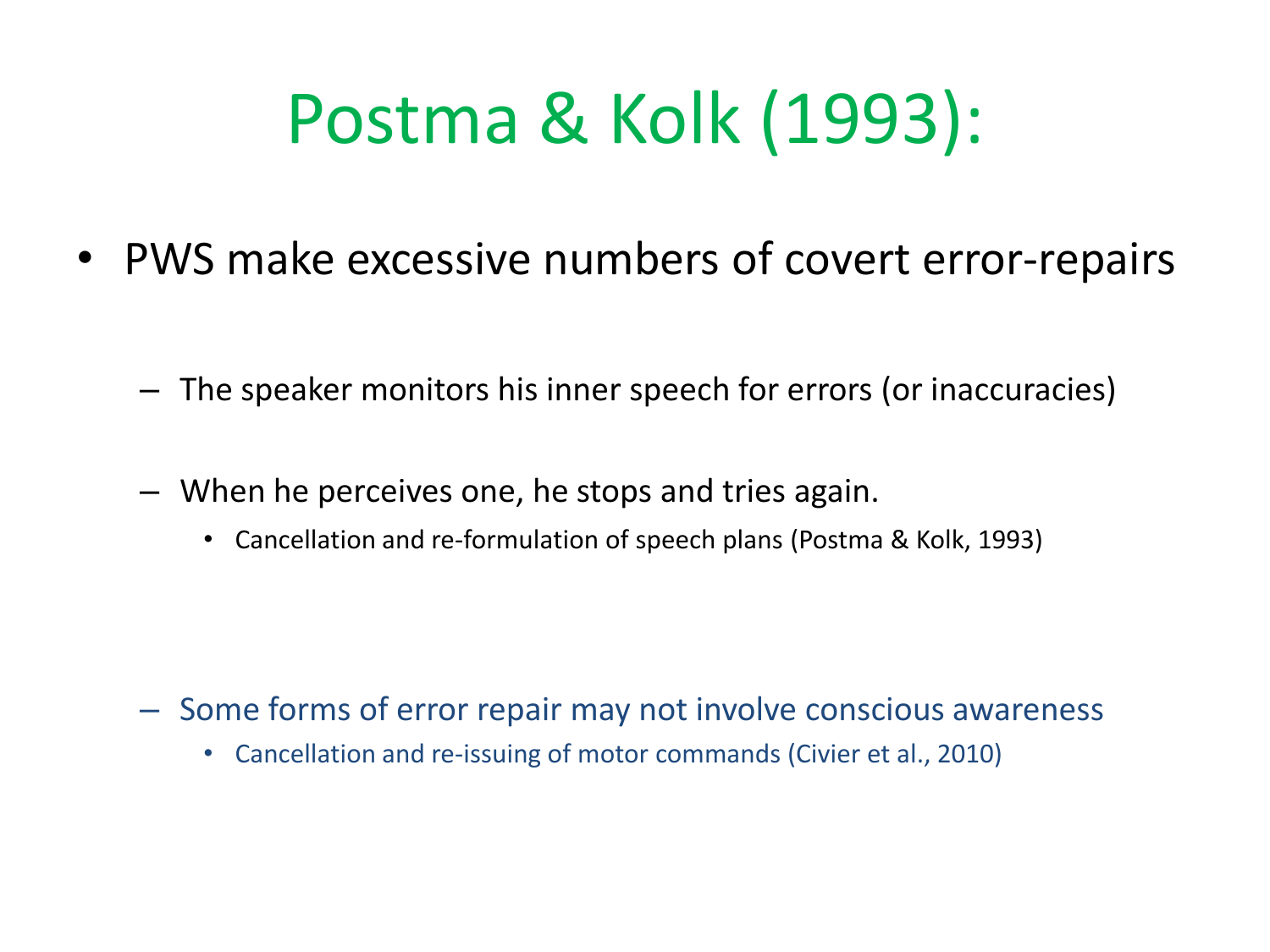PWS make more onset errors

#### **Brocklehurst & Corley 2011 Tongue-twister study**



6144 tongue-twister recitations in each condition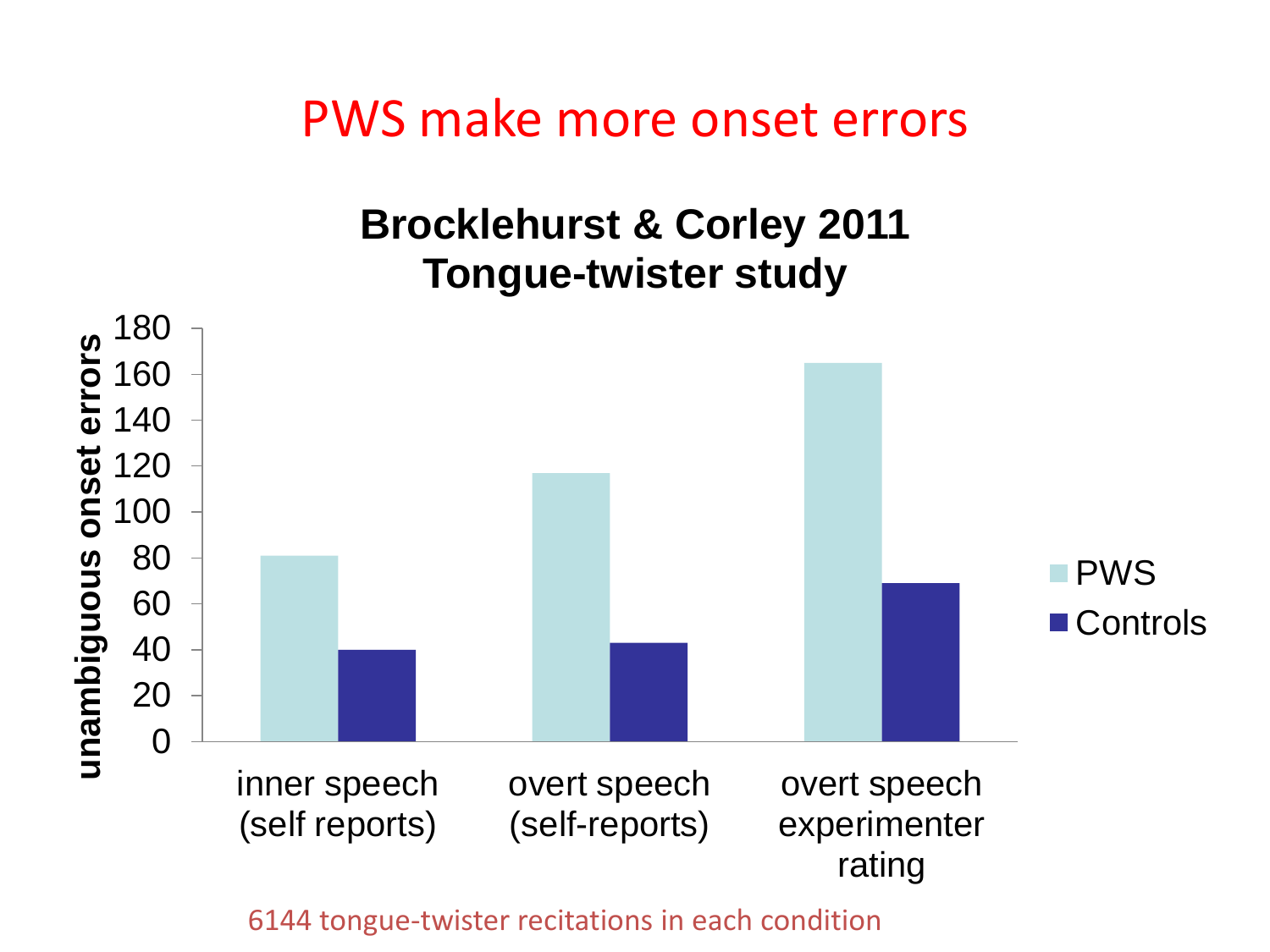PWS make more word-order errors

#### **Brocklehurst & Corley 2011 Tongue-twister study**



6144 tonguetwister recitations in each condition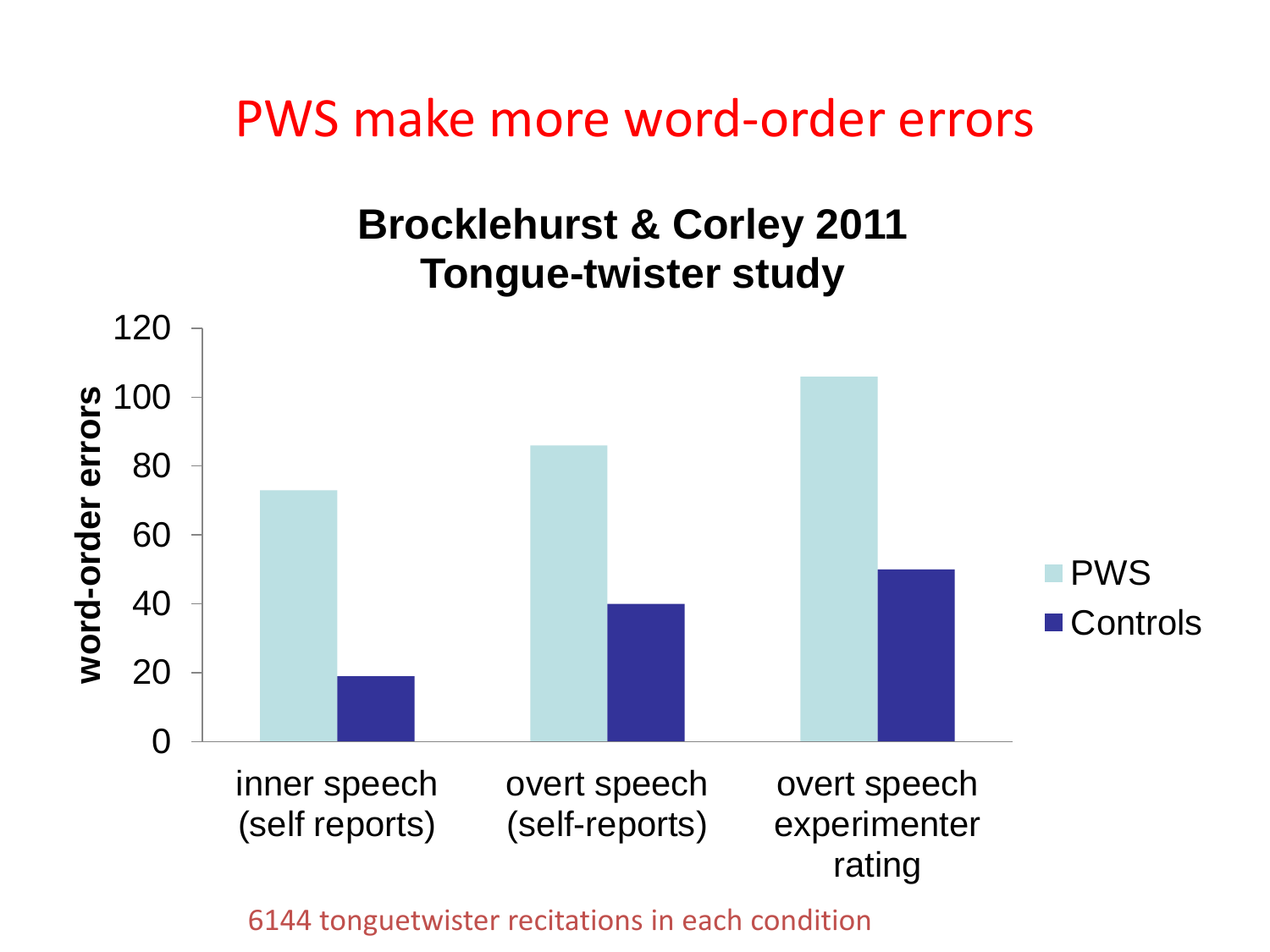#### PWS' utterances are more variable (Kleinow & Smith, 2000)



Spatio-temporal index - control vs. PWS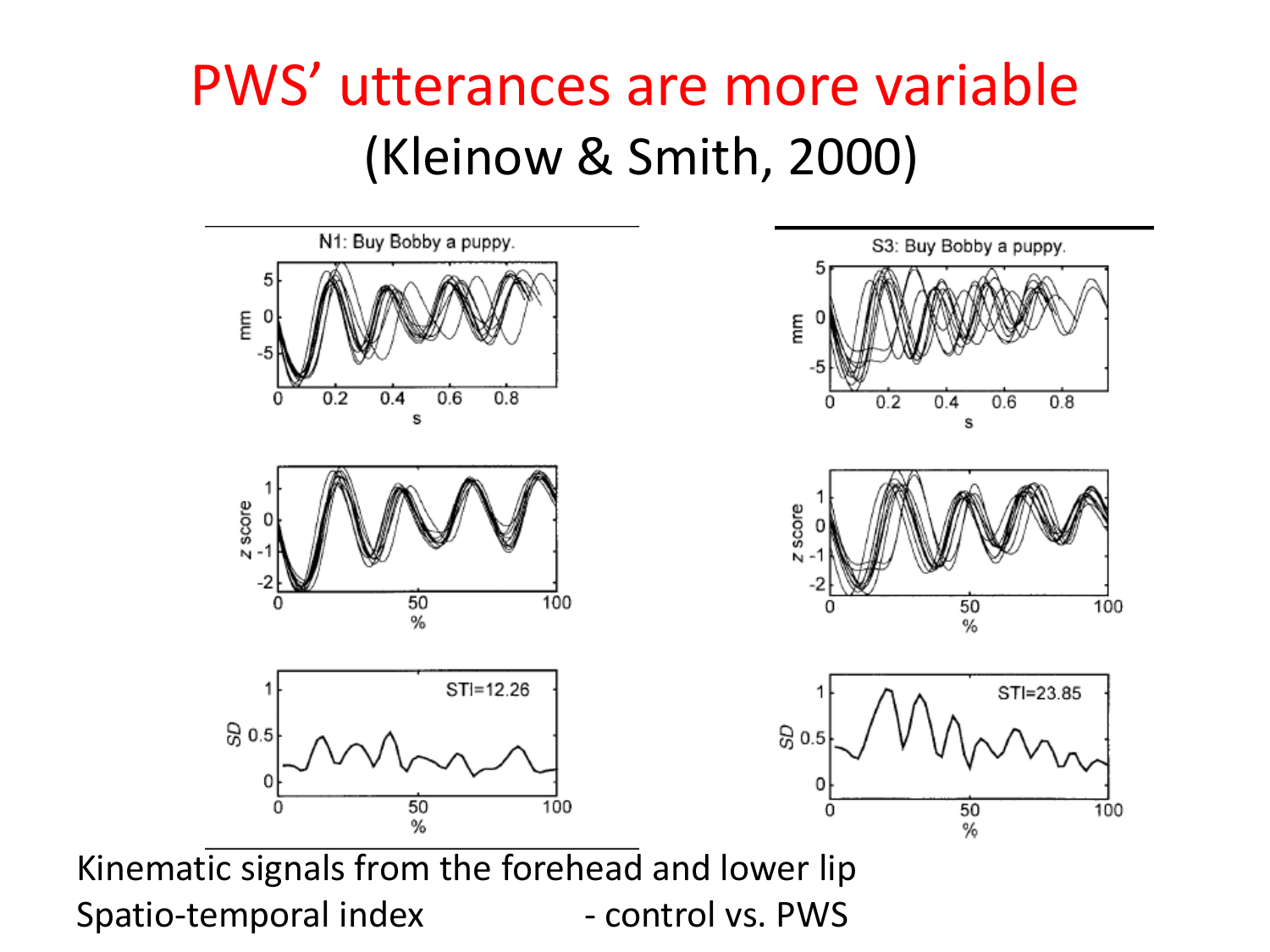Overlap between PWS & Controls' speech-error rates and variability

In both the Brocklehurst & Corley (2011) and Kleinow & Smith (2000) studies...

• there was, a large degree of overlap between PWS and controls.

This overlap suggests that...

• neither error-proneness nor excessive motor variability are sufficient or even necessary for stuttering to occur.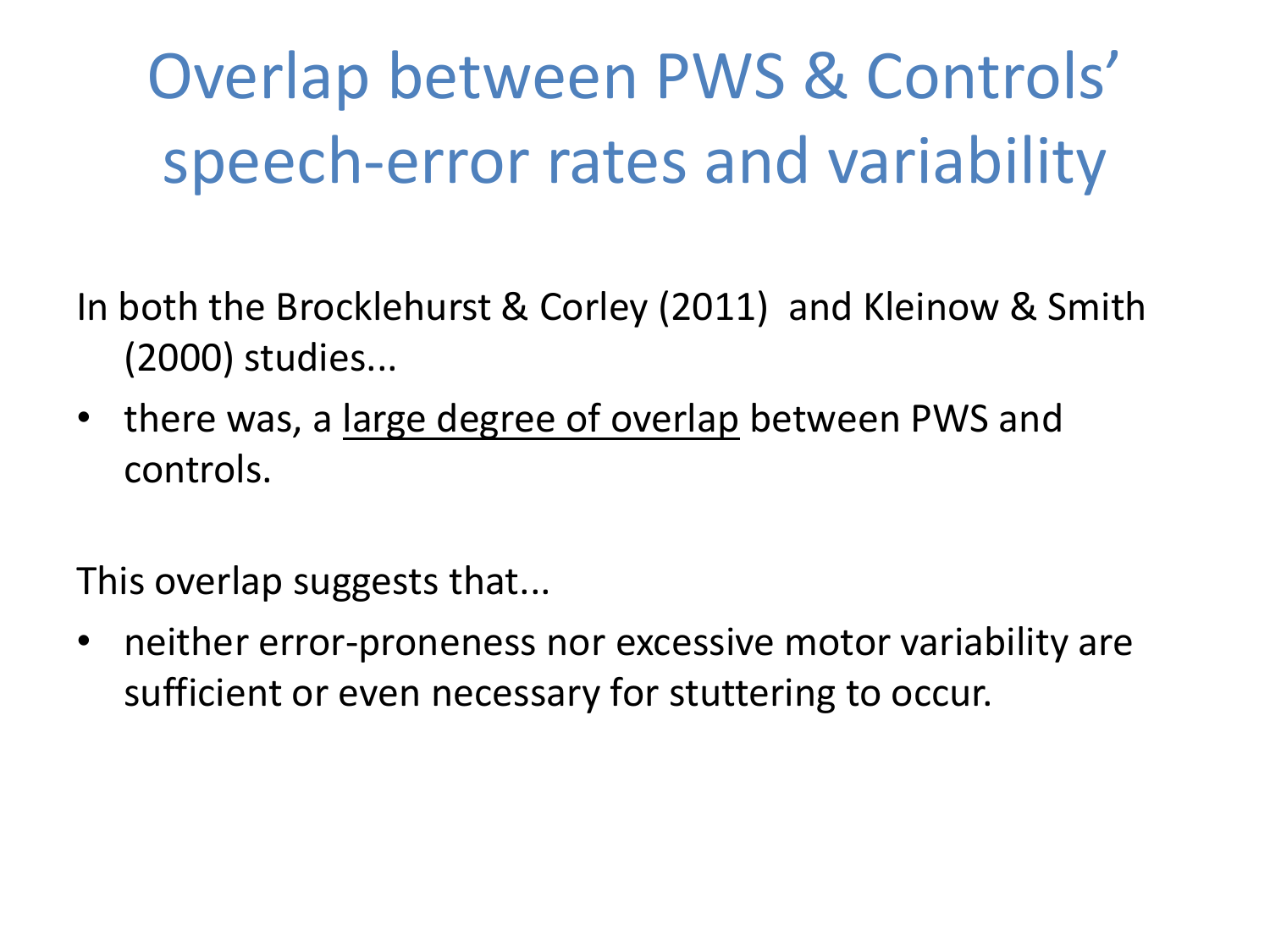## Why else might PWS make excessive error-repairs?

Vasić & Wijnen's (2005) Vicious Circle Hypothesis

- PWS *perceive* excessive numbers of errors
	- Excessive attentional resources devoted to monitoring
	- Excessive focus on temporal cues (silent pauses, breaks etc.)
	- Threshold for repairing an error is too low
	- Disfluencies are interpreted as errors (hence the vicious circle)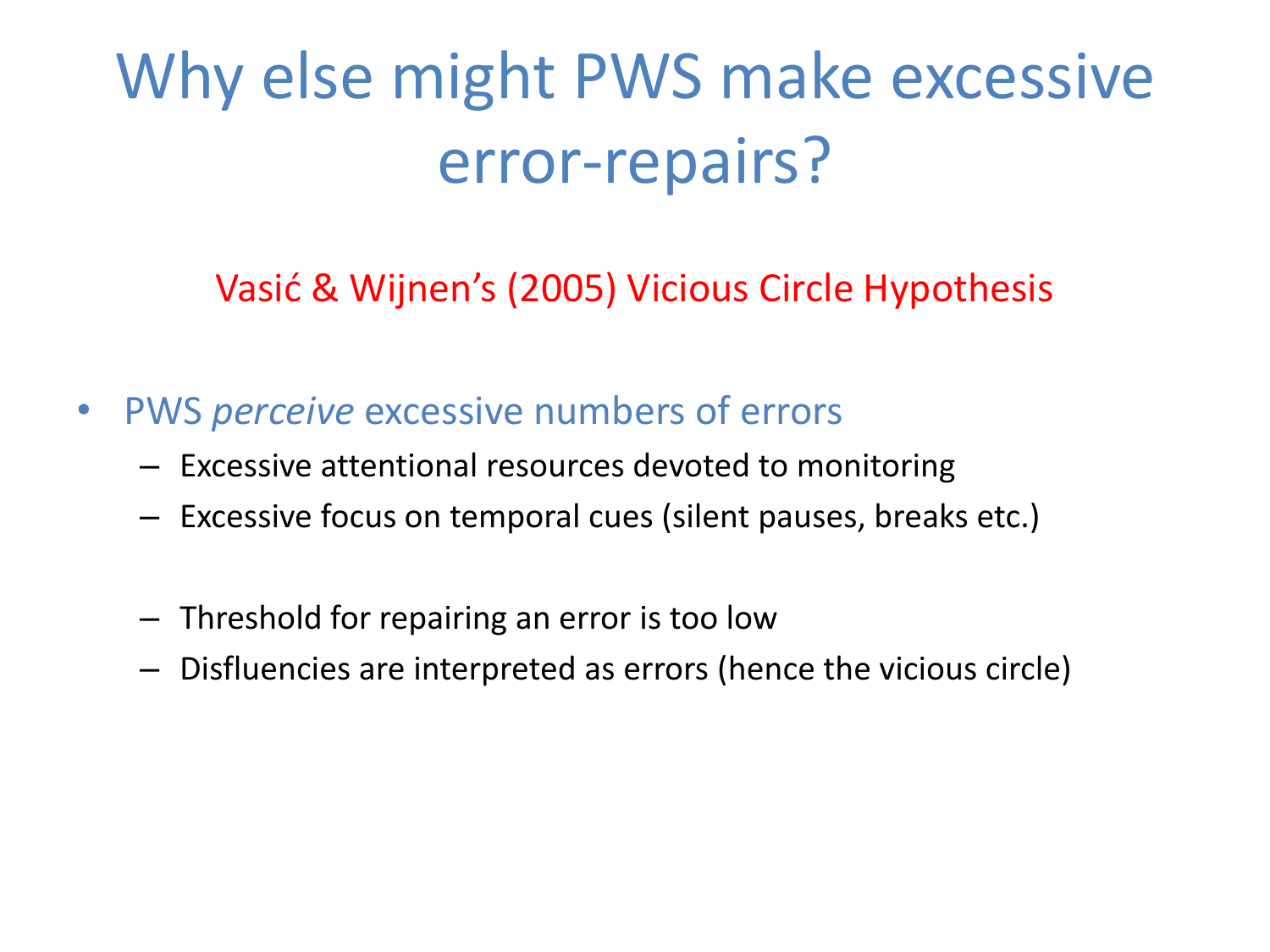## Evidence for the Vicious Circle Hypothesis

- Disfluencies reduce when stutterers' attention is distracted away from monitoring (Vasić & Wijnen, 2005)
	- dual-task paradigms
- Compared to controls, stutterers' judgements of the fluency of recorded speech samples are more harsh (Lickley et al. 2005)
- On encountering a 'block', stutterers do frequently stop, retrace and try again
	- It seems that blocks are treated by stutterers as errors-that-need-to-berepaired.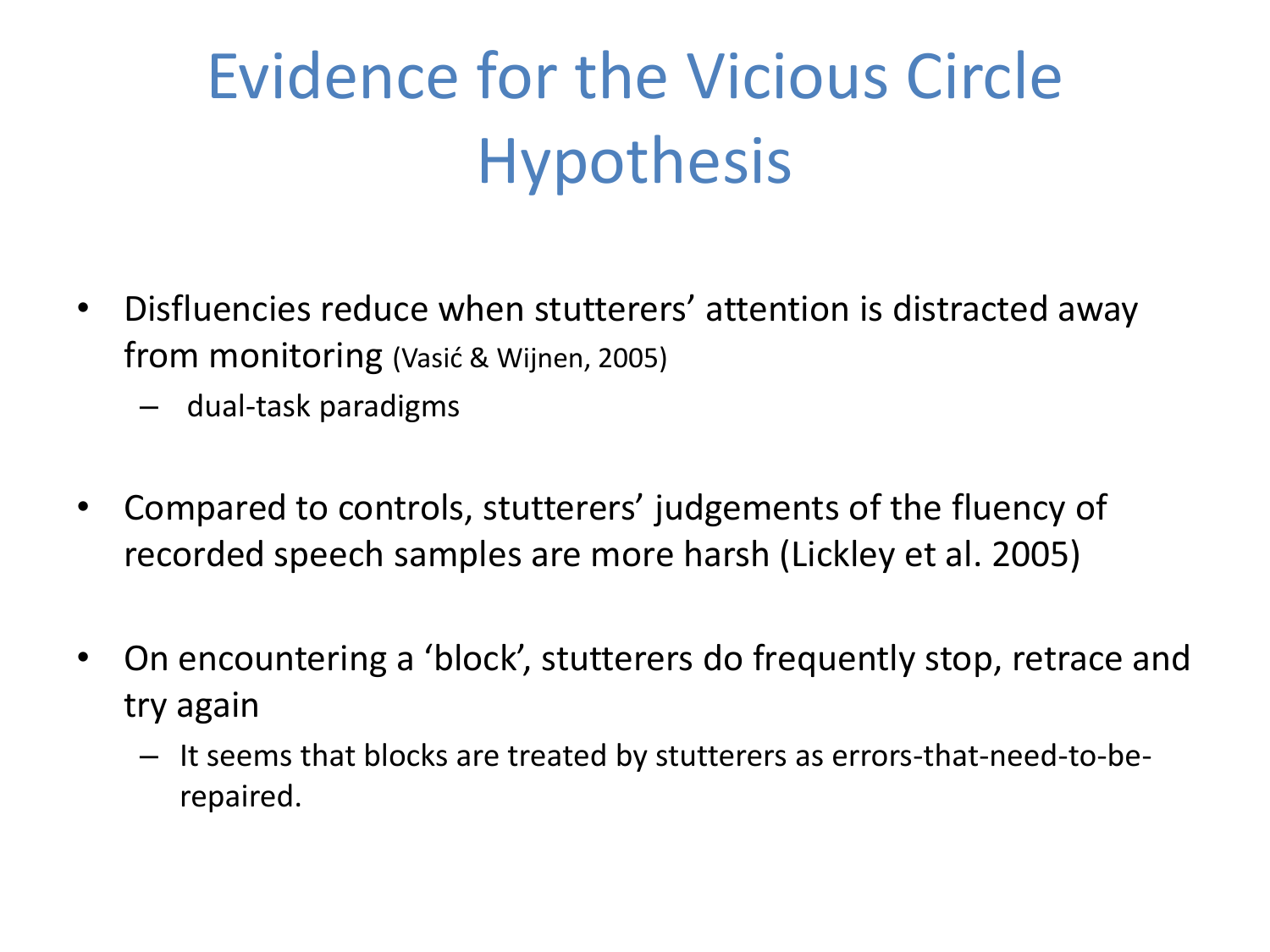#### In line with the Vicious Circle Hypothesis

Situations under which stuttering is reduced or absent (Bloodstein 1950).

- Reduced communicative responsibility
- The absence of unfavourable listener reactions
- No urgency to create a favourable impression
- Changes in accustomed speech pattern
- Speech accompanied by bodily activity
- The presence of intense and unusual stimulation

Underlying factors:

- 1. it doesn't matter whether subject stutters or not;
- 2. distraction

PWS interviewed and completed a questionnaire asking about experiences of stuttering in 115 speaking situations.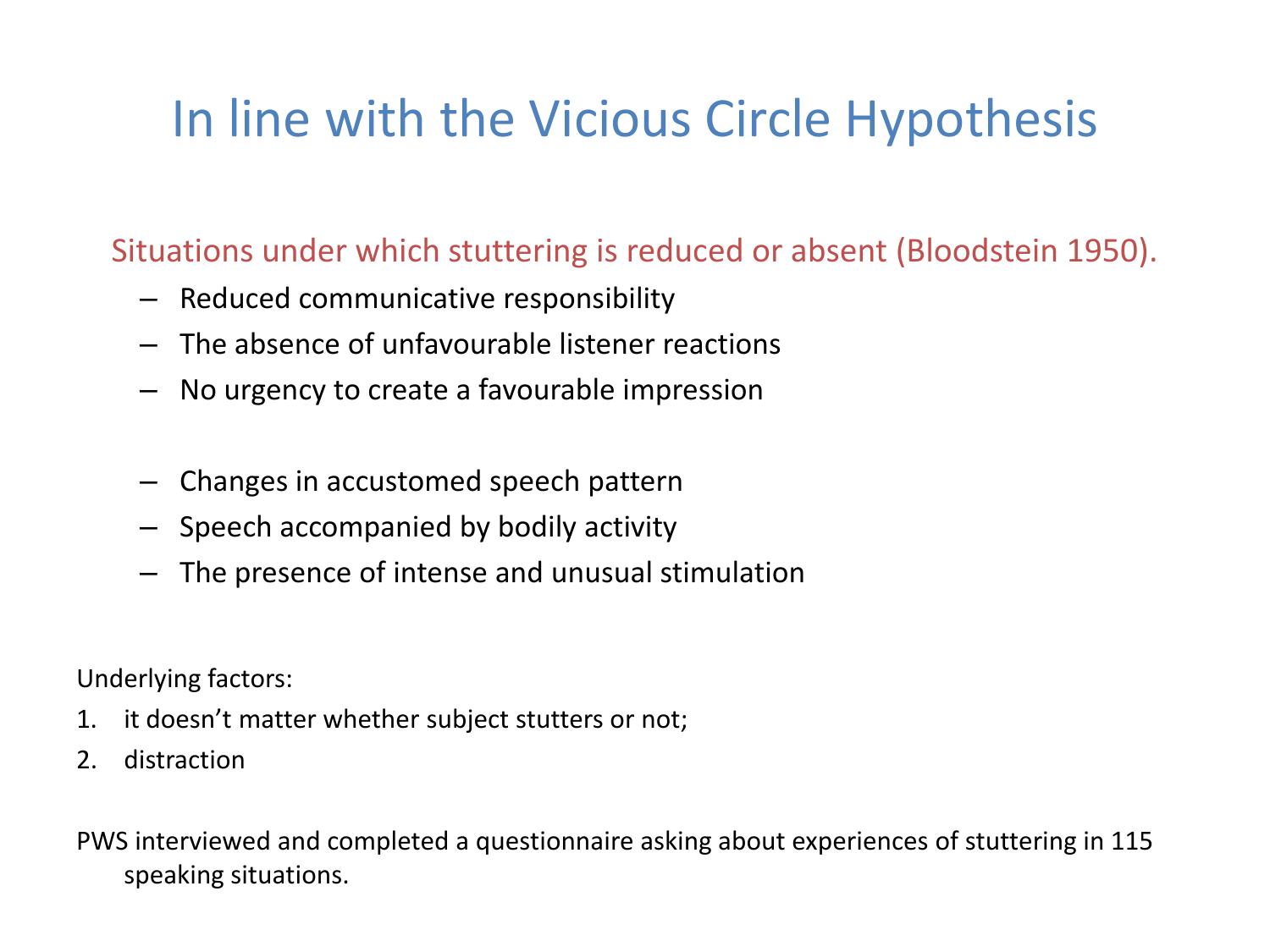# Error avoidance – an alternative perspective



Gradual build-up of word or phoneme activation over time

- The more time available for planning, the greater the likelihood that speech plans will be error-free.
- Error avoidance involves delaying the moment of execution until the target unit is more activated than any competitors
- Speaker repeats or prolongs the last available syllable (or phoneme) until the problem word is sufficiently activated (EXPLAN Hypothesis; Howell & AuYeung, 2002)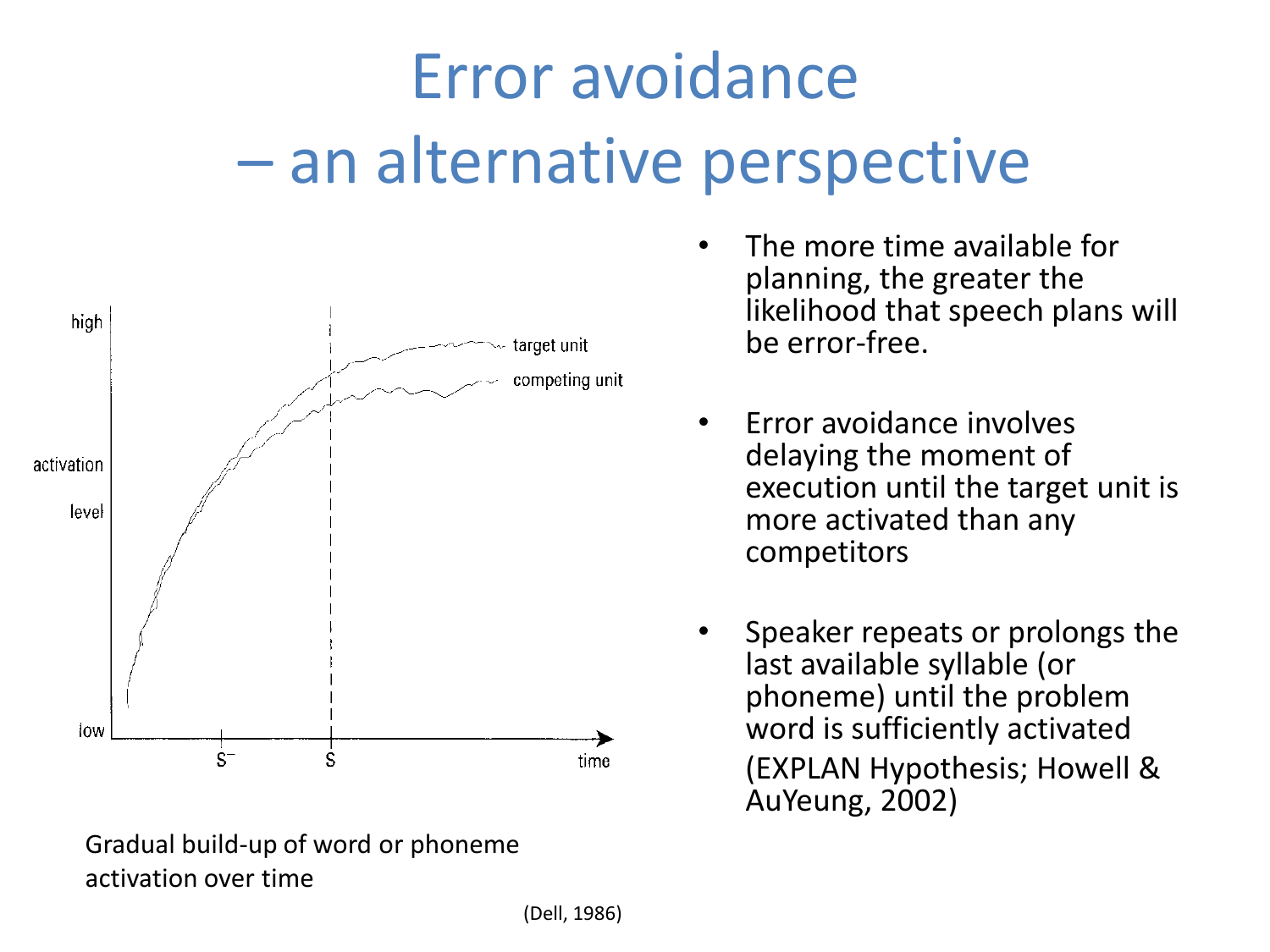#### EXPLAN Howell and AuYeung (2002)

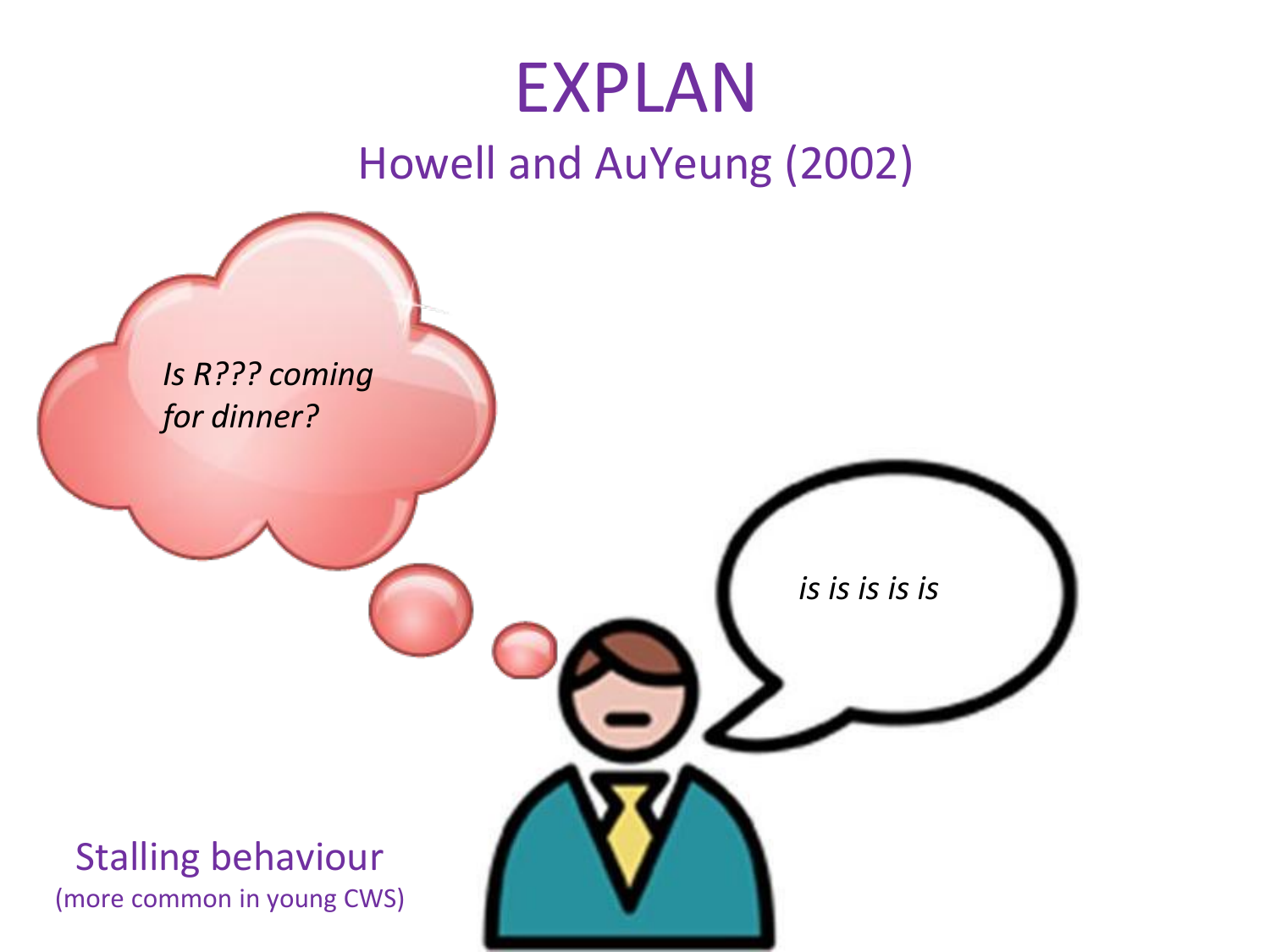#### EXPLAN Howell and AuYeung (2002)

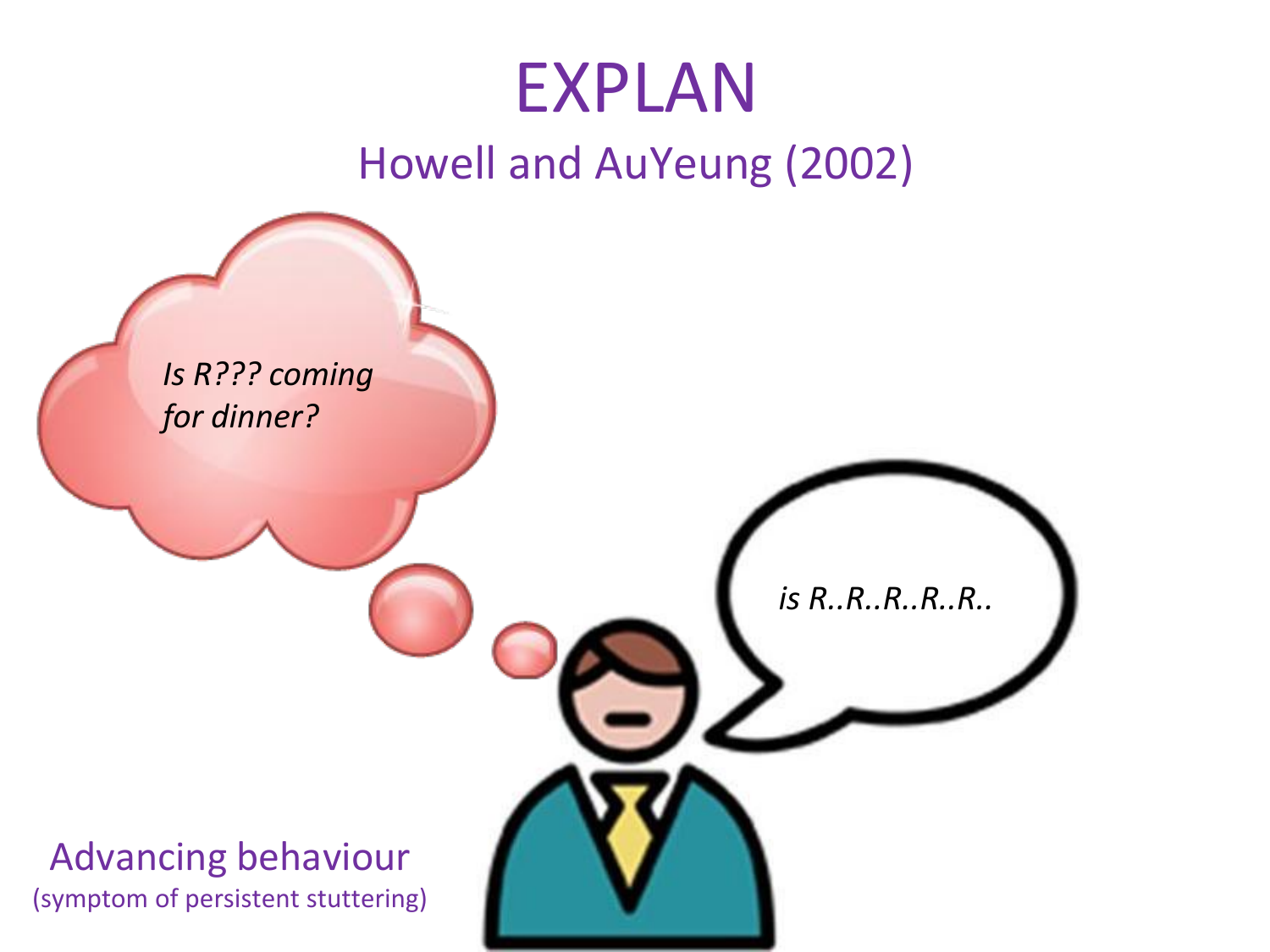#### Error avoidance The Variable Release Threshold Hypothesis



- An extension of the EXPLAN Hypothesis (Howell & AuYeung, 2002)
- If the speaker anticipates that an unacceptable error might occur, he can delay the initiation of execution.
- Delay of execution could be achieved through a variable release threshold mechanism

activation must exceed the 'release threshold' before overt execution can commence (Brocklehurst, 2011; cf. Howell & AuYeung, 2002; Howell, 2003)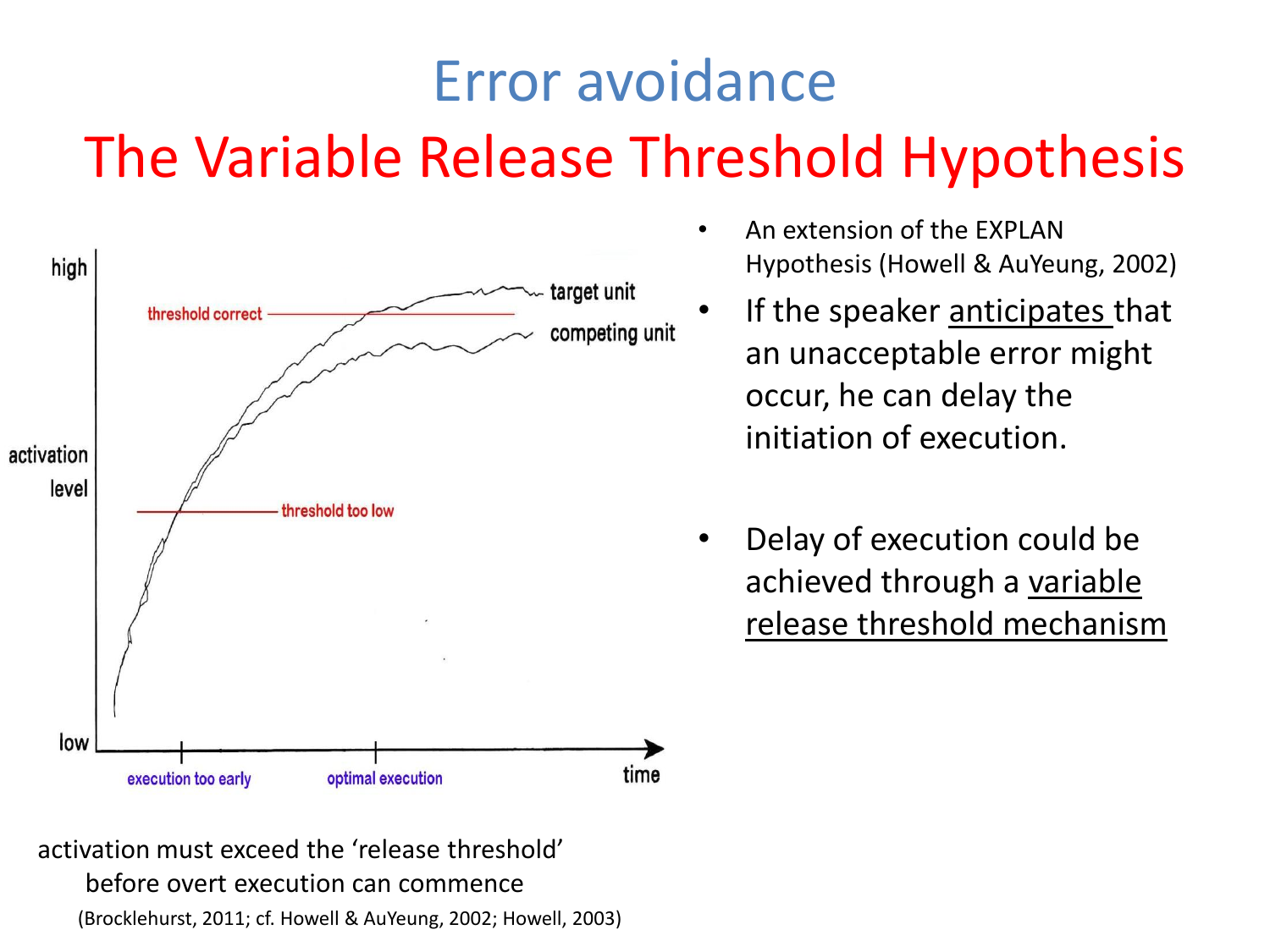#### Error avoidance The Variable Release Threshold Hypothesis



activation must exceed the 'release threshold' before overt execution can commence (Brocklehurst, 2011; cf. Howell & AuYeung, 2002; Howell, 2003)

- An extension of the EXPLAN Hypothesis (Howell & AuYeung, 2002)
- If the speaker anticipates that an unacceptable error might occur, he can delay the initiation of execution.
- Delay of execution could be achieved through a variable release threshold mechanism
- In stutterers, trying to increase accuracy causes the release threshold to rise too high, preventing execution altogether
- Result = blocking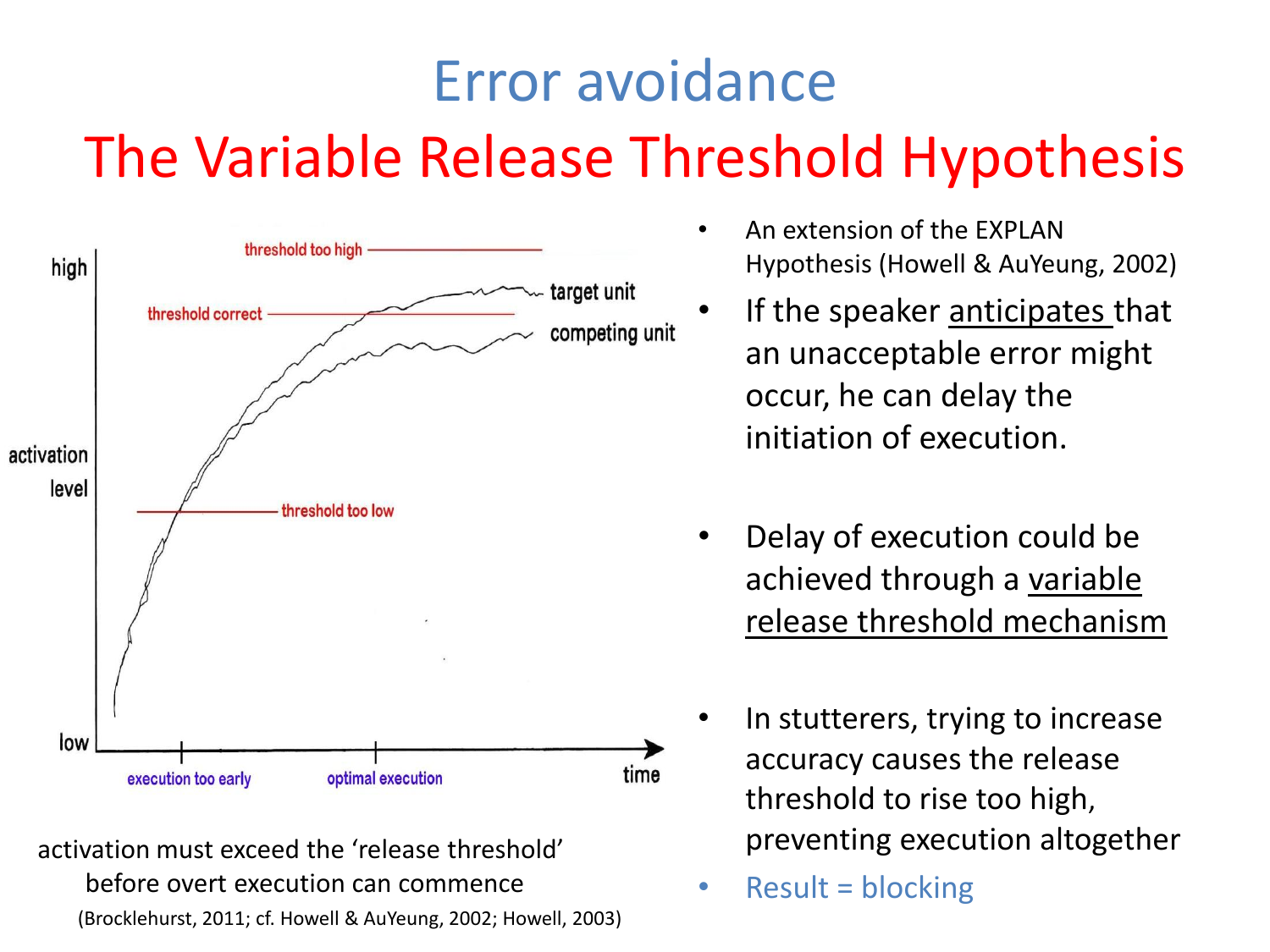#### Summary

#### 2 Hypothesised causes of stuttered disfluencies

- Excessive numbers of error-repairs
	- The speaker monitors his speech for errors (or inaccuracies)
	- When he detects one, he stops and tries again.
		- Cancellation and re-formulation of speech plans (Levelt, 1989; Postma & Kolk, 1993)
		- Cancellation and re-issuing of motor commands (Civier et al., 2010)
- Excessive error avoidance
	- Anticipation of upcoming difficulty causes the release threshold to rise
	- Speech plan for a key syllable cannot be executed (its threshold is too high)
	- Phonemes/syllables with lower thresholds are repeated/prolonged until the key syllable can be executed

(Brocklehurst, 2011; Howell & Au-Yeung, 2002)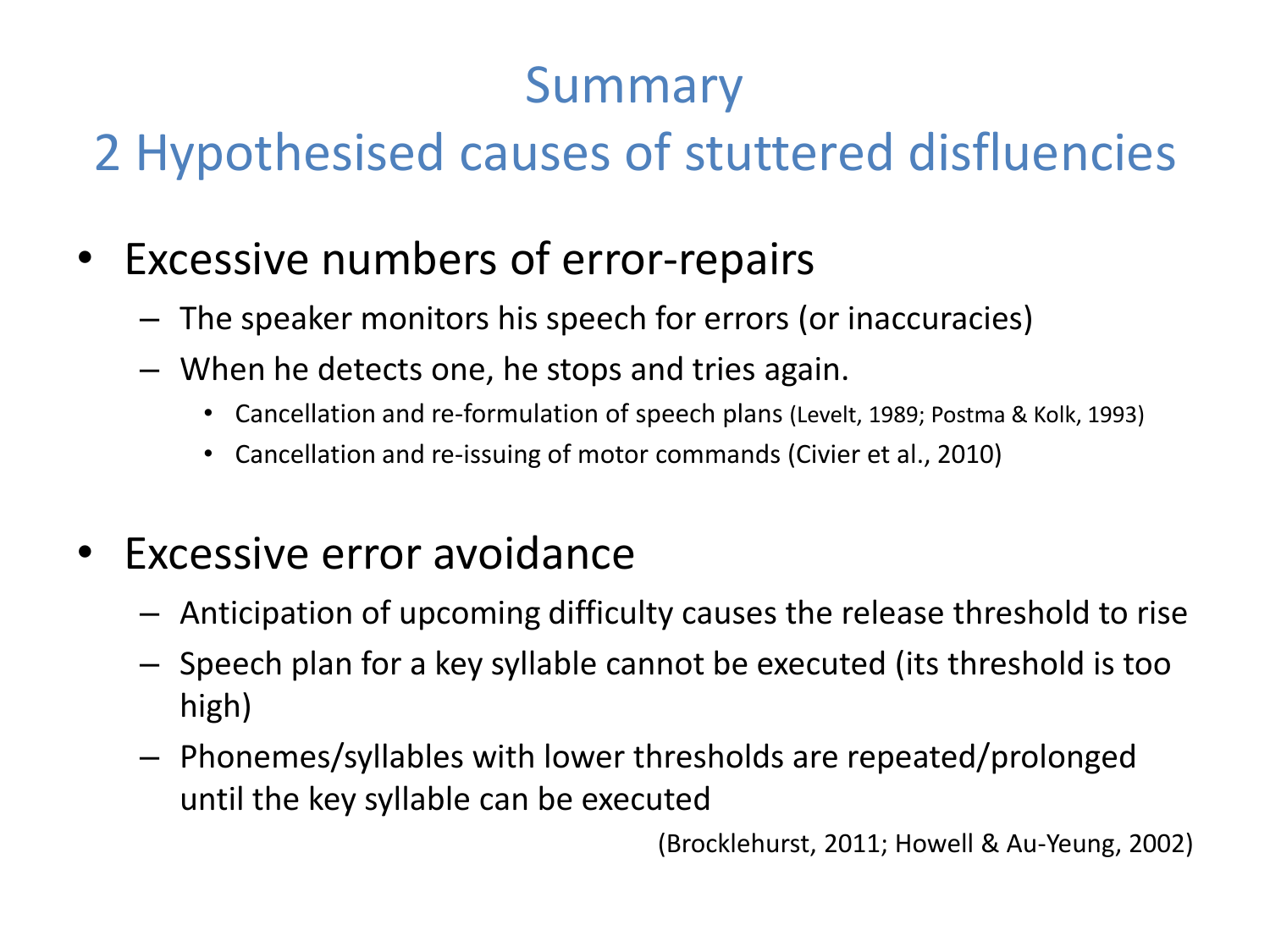# Threshold variability

The speaker's anticipation of a need to speak more clearly or accurately leads to...

- A lowering of his threshold for initiation of error repairs
	- Excessive unnecessary speech error repairs
		- Vasić & Wijnen (2005: Vicious Circle Hypothesis)
- A rise in his threshold for release of plans for execution
	- Excessive difficulty initiating overt execution of speech plans
		- Brocklehurst (2011: Variable Release Threshold Hypothesis)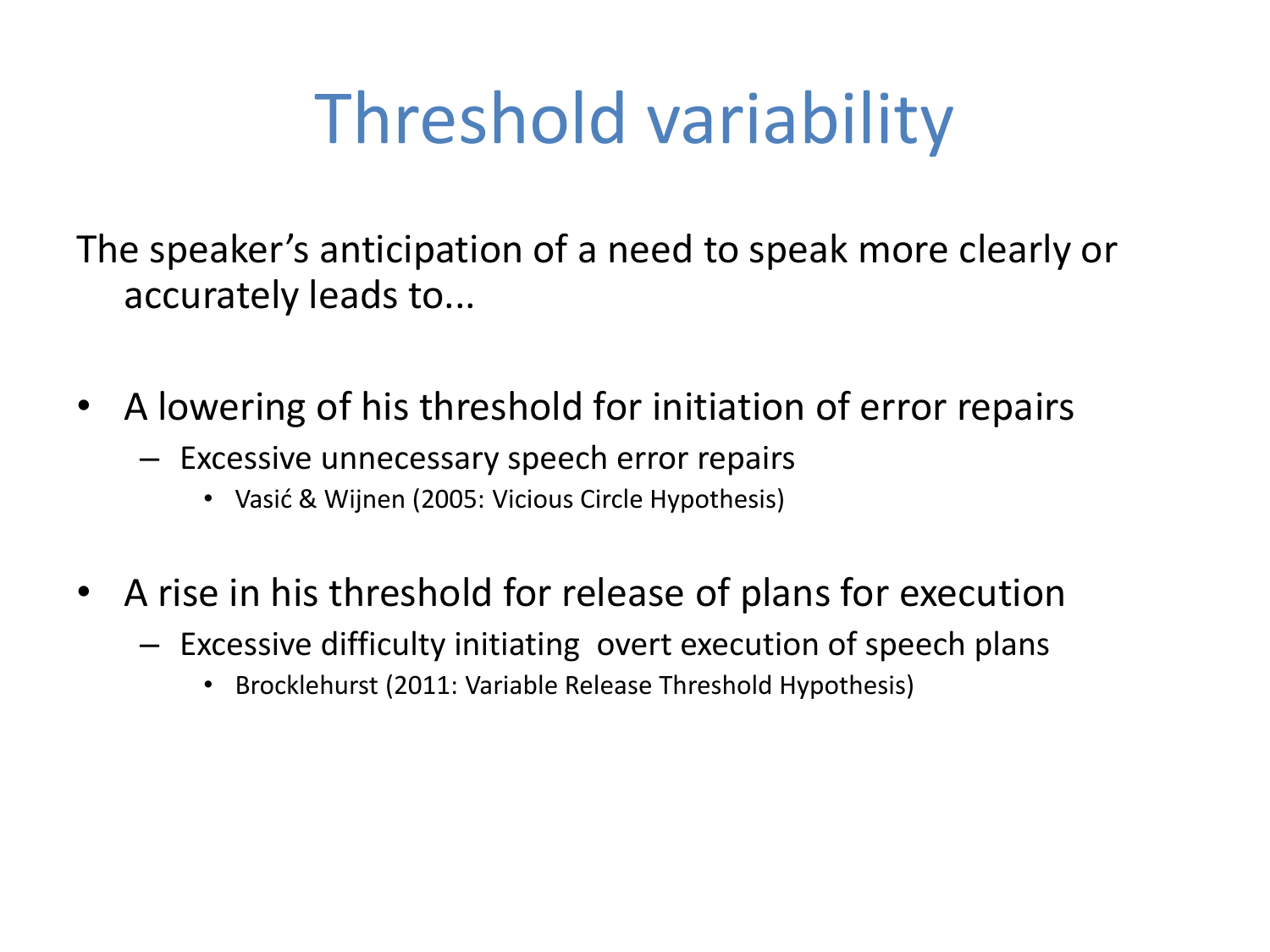# Threshold variability

The speaker's anticipation of a need to speak more clearly or accurately leads to...

- A lowering of his threshold for initiation of error repairs
	- Excessive unnecessary speech error repairs
		- Vasić & Wijnen (2005: Vicious Circle Hypothesis)
- A rise in his threshold for release of plans for execution
	- Excessive difficulty initiating overt execution of speech plans
		- Brocklehurst (2011: Variable Release Threshold Hypothesis)
- Either way, trying to speak more accurately is likely to be a key proximal causal factor underlying the production of stuttered disfluencies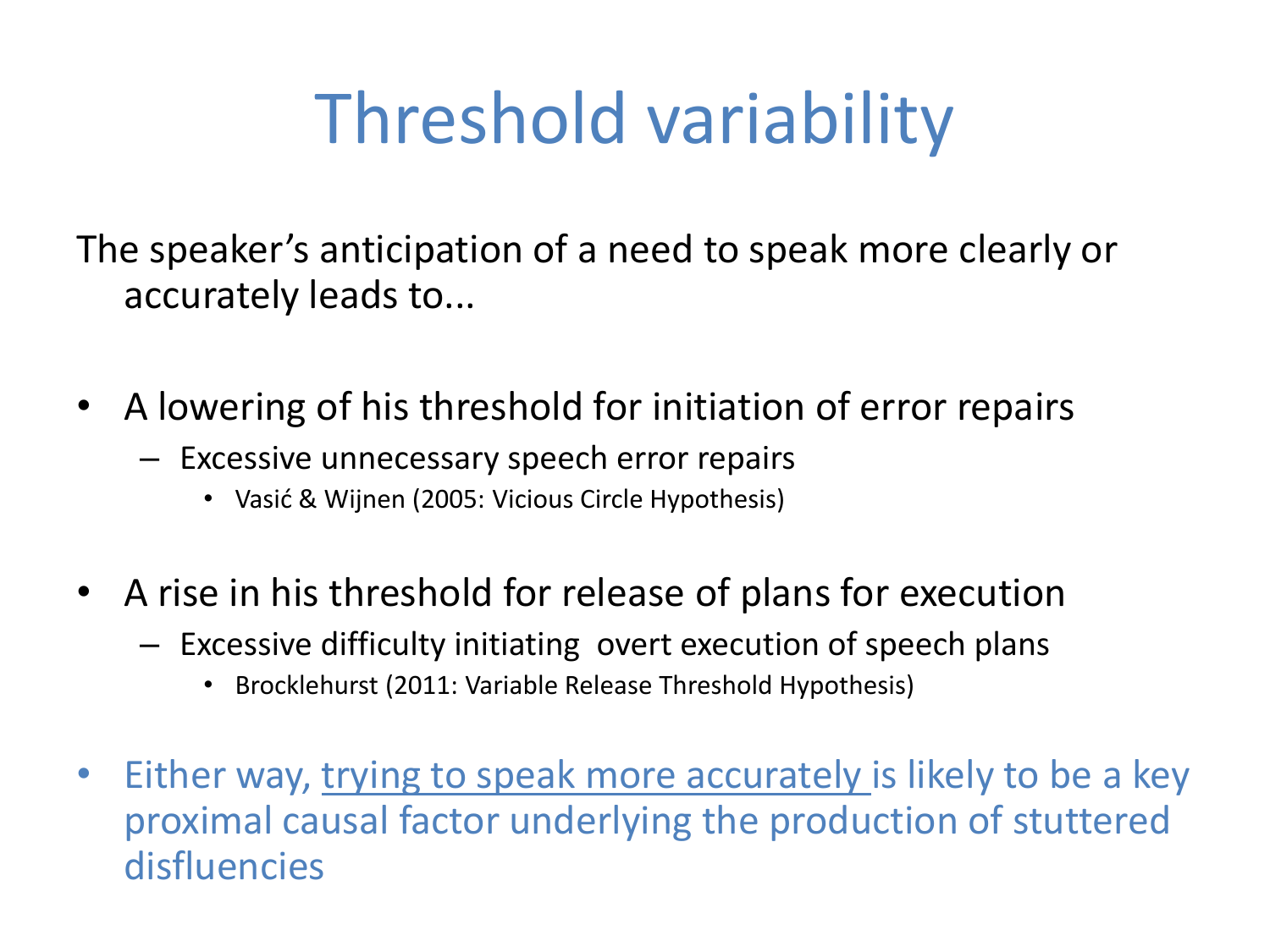Can fluency and communicative effectiveness be improved by giving less priority to speaking clearly and accurately?

If so, how can this be achieved?

Fluency shaping approaches? Cognitive therapy?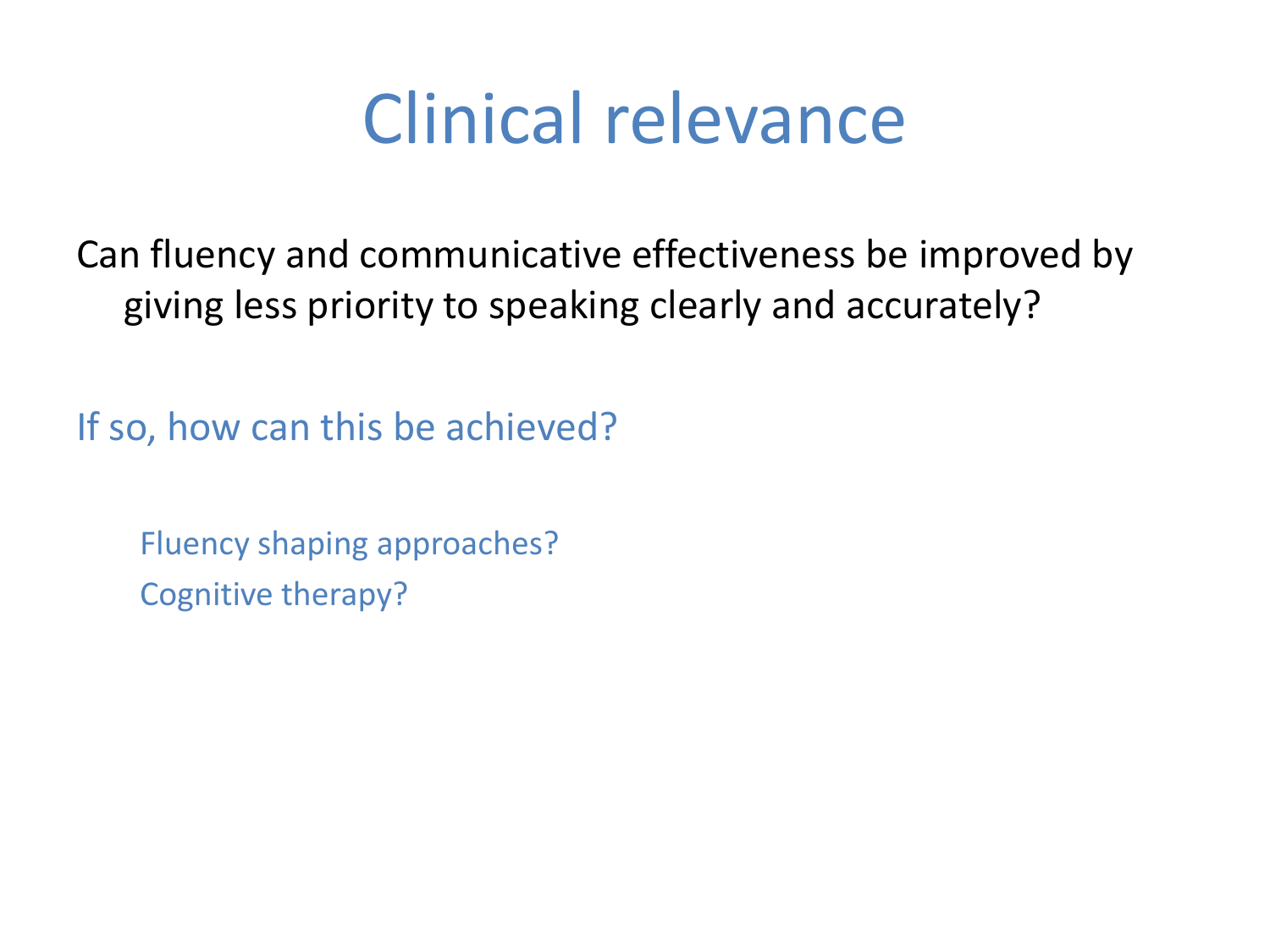An awareness of the fluency – accuracy trade-off may help therapists to identify the key fluency-enhancing components of existing therapy programmes.

Teaching clients about the fluency – accuracy trade-off has the potential to empower them by...

- Providing an easily understandable theoretical basis for whatever techniques are taught
- Providing clients with a means of identifying which of their personal beliefs, behaviours and attitudes may be causing their 'release thresholds' to rise too high.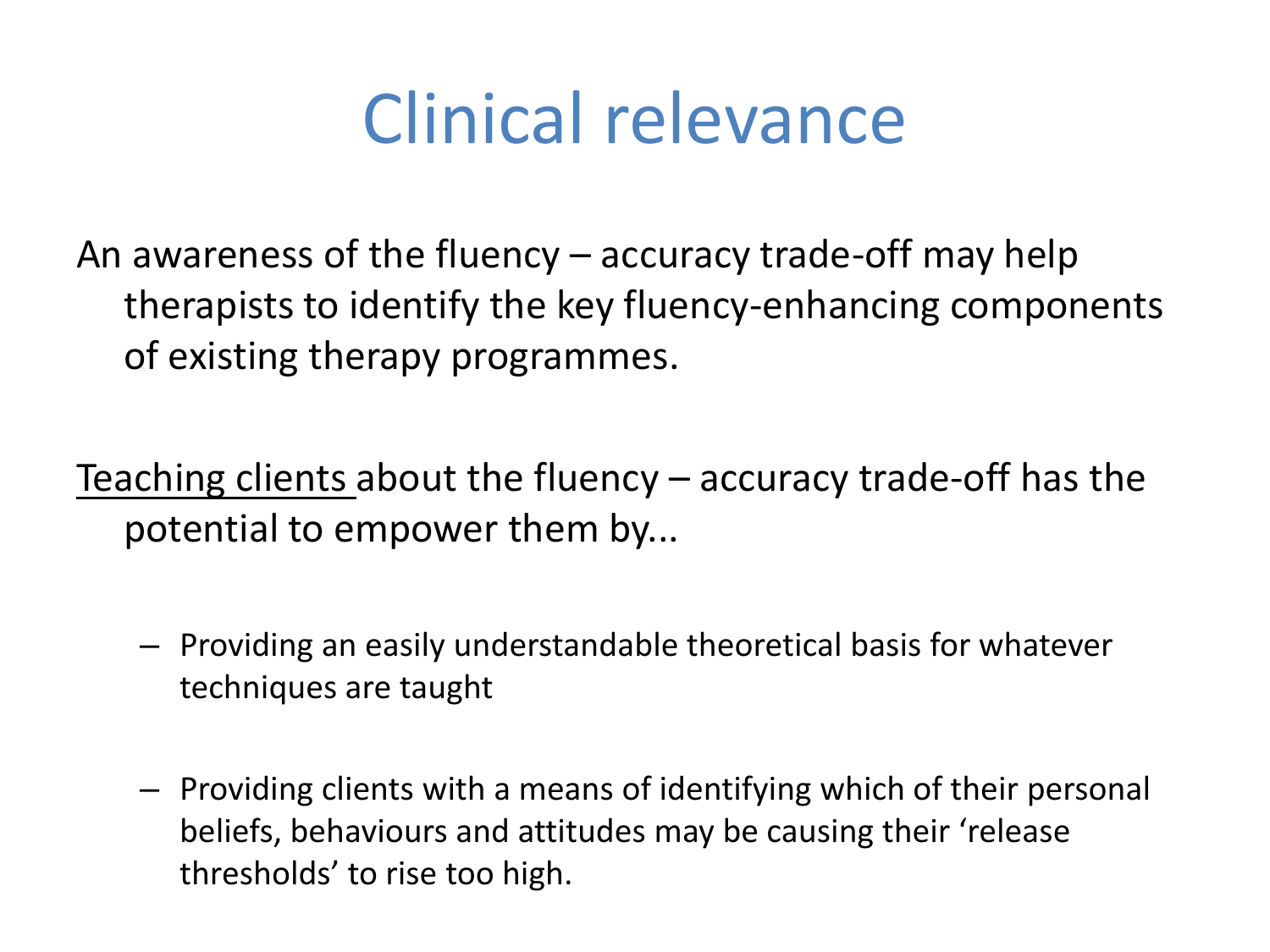Cognitive Therapy

Can the concept of a Fluency-Accuracy trade-off be explained to clients?

Can the relationship between disfluency and error-repair be explained? Can the Variable Release Threshold Hypothesis be explained?

- Are such concepts useful to them?
	- Cognitive therapy in isolation?
	- As an adjunct to fluency shaping programmes?
	- Need for practice based evidence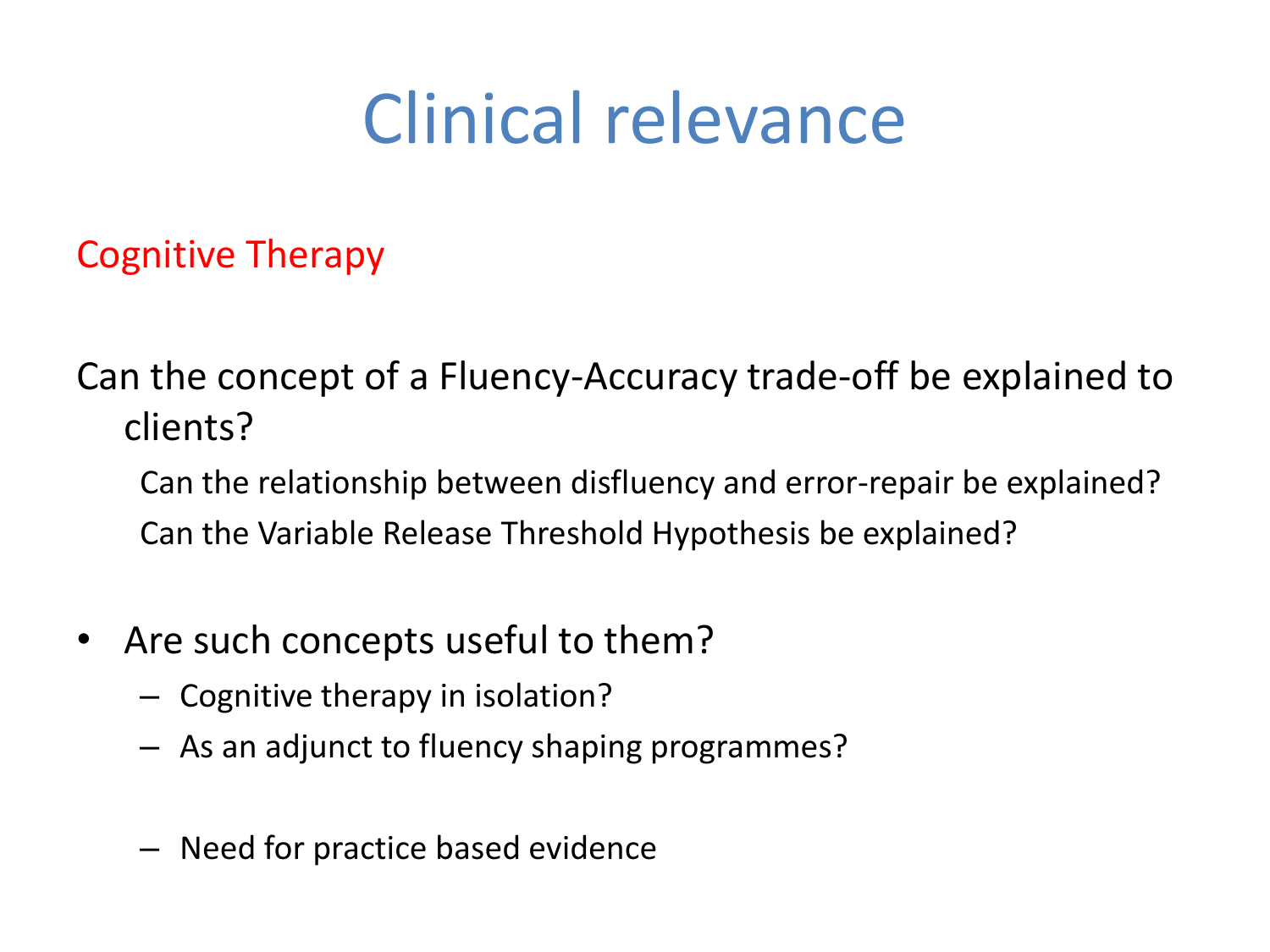# Clinical relevance: slowed speech rates

Many current therapeutic approaches encourage PWS to adopt a slower speech rate

• Might this have unforeseen consequences?

The Variable Release Threshold Hypothesis would predict that...

- The outcome may depend on whether or not a decrease in speech rate is accompanied by an increased focus on accuracy
	- Which may itself depend on the details of the instructions given by the therapist
- trade-offs

Speed – accuracy  $\approx$  Fluency – accuracy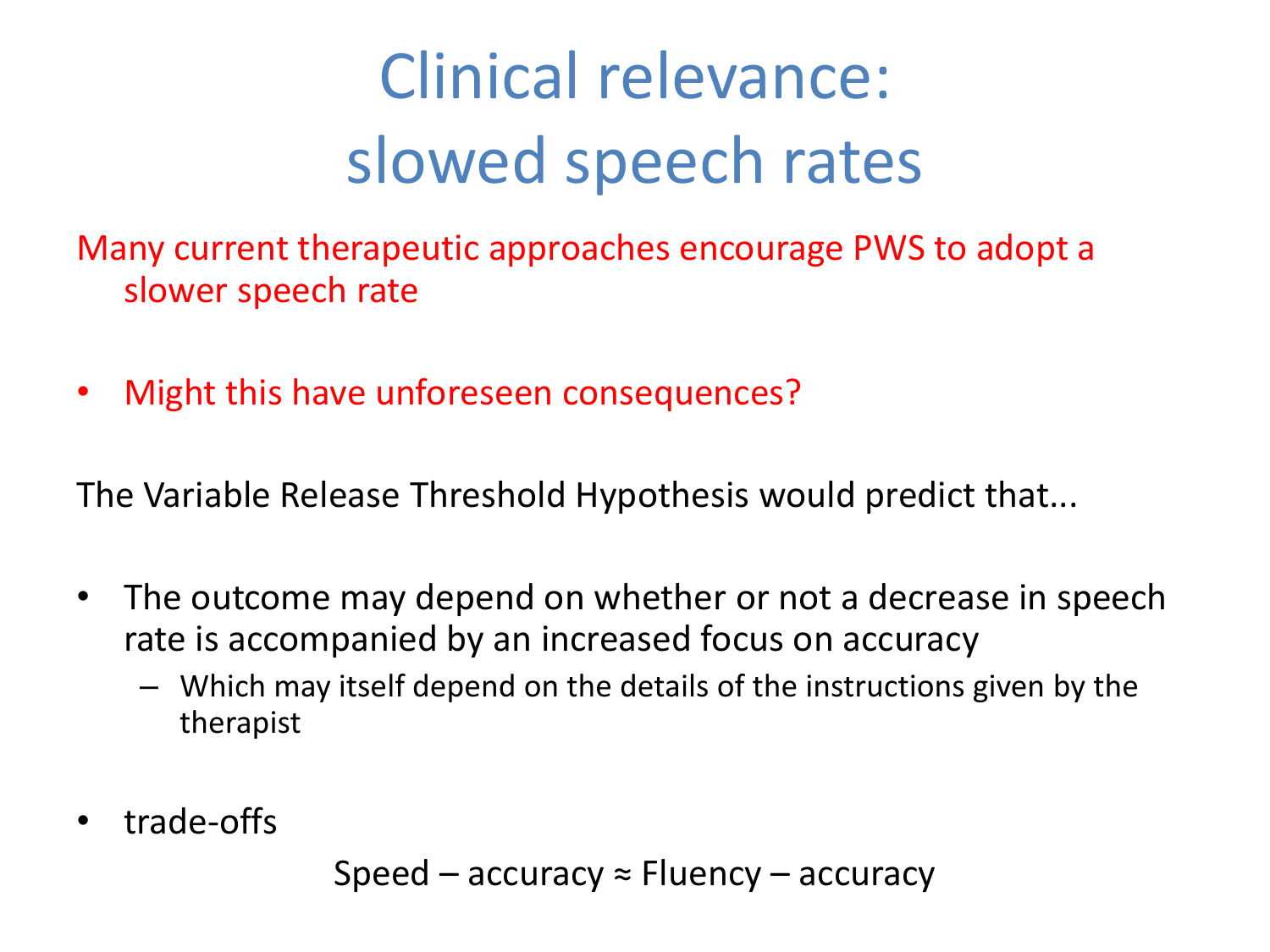## Clinical relevance: speech naturalness

Most of the time, the ideal that PWS aim for is 'natural sounding' speech

• Might this goal be counter-productive?

The Variable Release Threshold Hypothesis would predict that...

- If a PWS aims for natural sounding speech, any deviations from natural sounding speech may be interpreted as 'errors'.
- The less a PWS cares how natural his speech sounds, the lower the release threshold.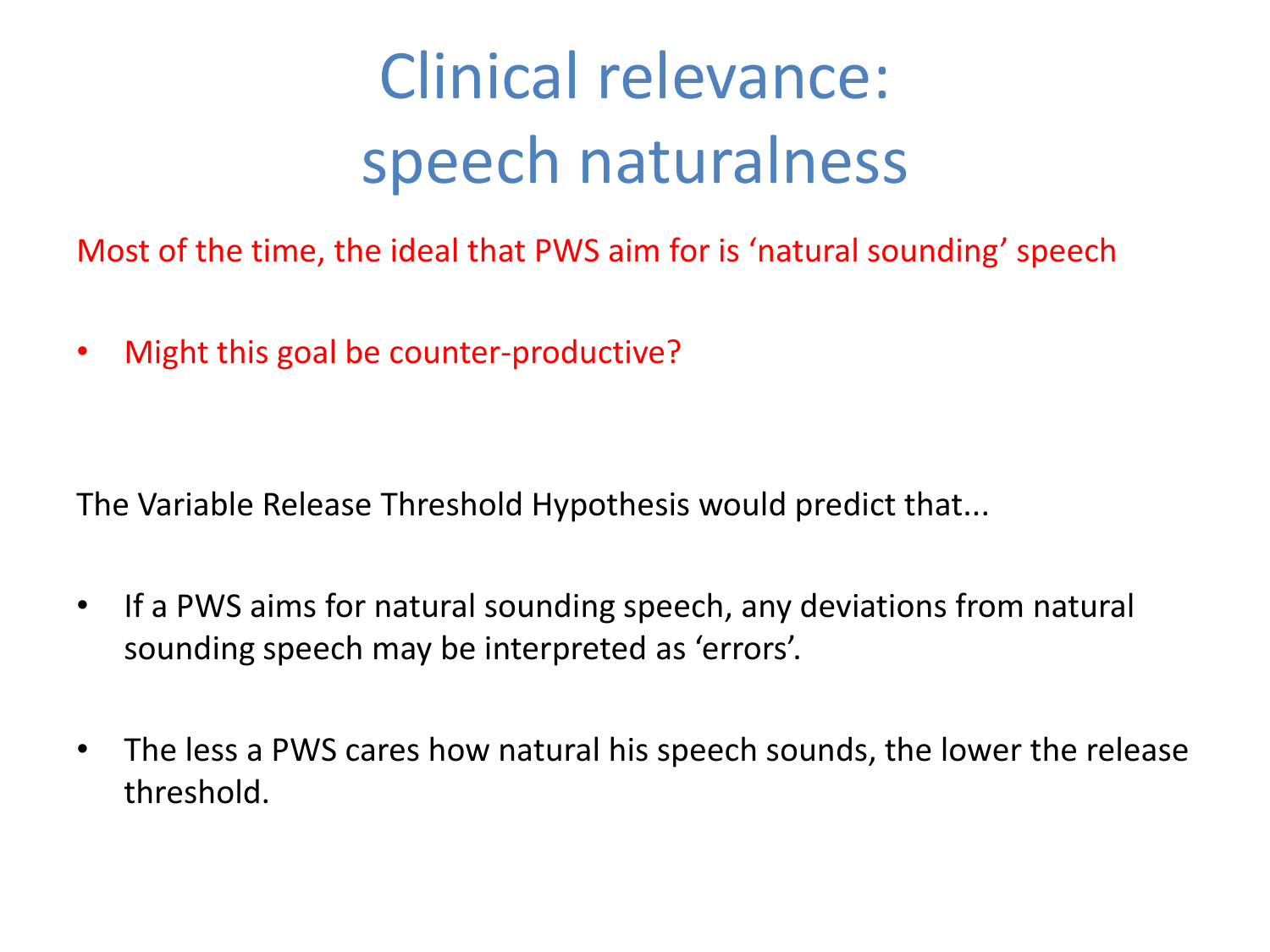#### Things that PWS may perceive as 'errors'

- Wrong phonemes
- Wrong words
- Wrong syntax
- Wrong stress
- Wrong prosody
- Wrong tone
- Wrong pitch
- Wrong amplitude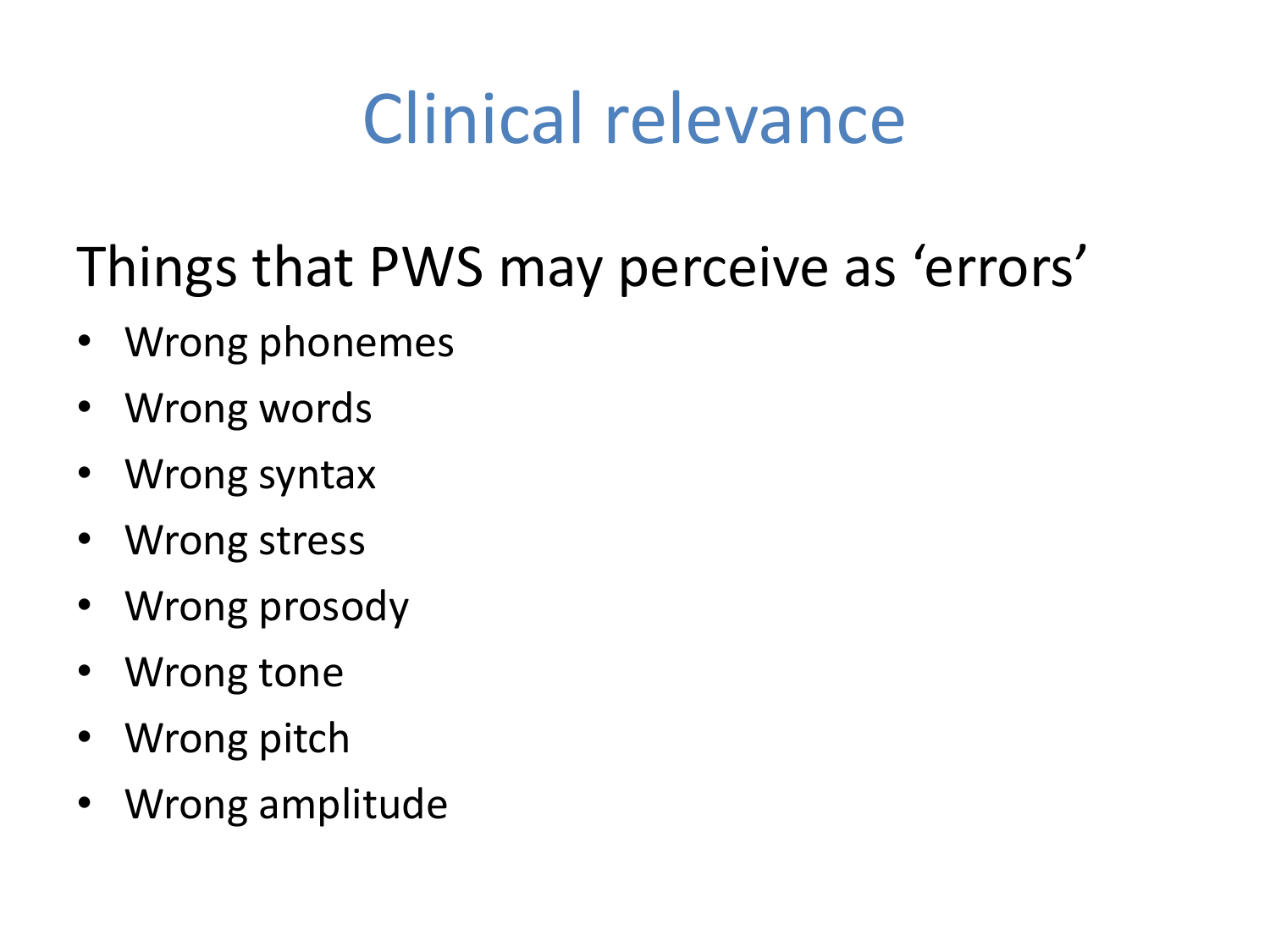### Lexical and emphatic stress

Most stuttering occurs on stressed syllables

- Is the release threshold higher for stressed syllables than for unstressed syllables?
- If so, reducing the level of planned emphatic or lexical stress should be fluency-enhancing.
	- Syllable-timed speech
	- Prolonged speech